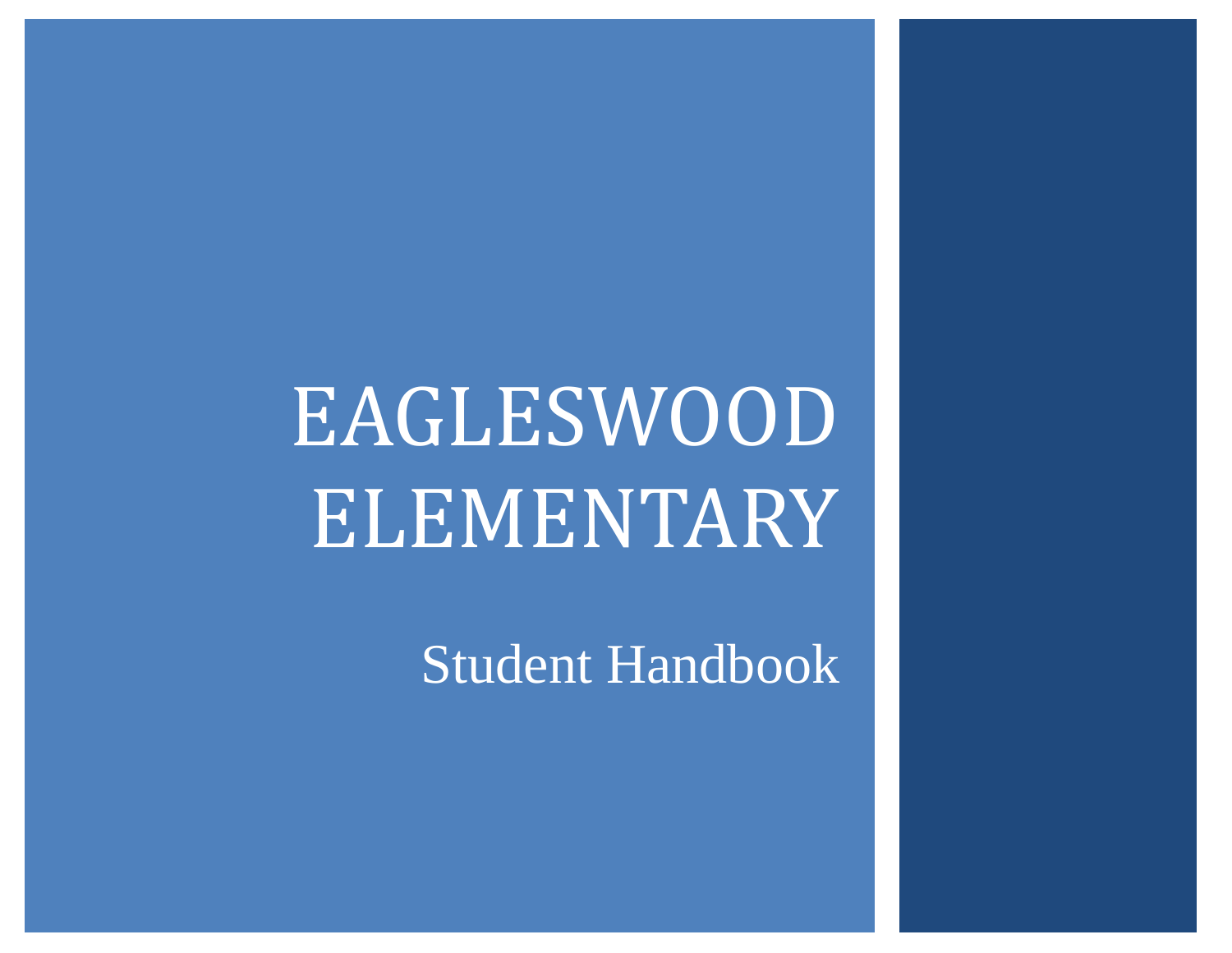#### **Student / Parent Handbook**

#### **Eagleswood Elementary School 511 Route 9 West Creek, NJ 08092**

Main Office: Board Office: Fax: Web: 609) 597-3663 (609) 978-0947 (609) 978-0949

(609) 597-3663 (609) 978-0947 (609) 978-0949 [www.eagleswood.org](http://www.eagleswood.org/)

#### **Table of Contents**

| Academic Diversification Program (ADP) 16 |
|-------------------------------------------|
|                                           |
|                                           |
|                                           |
|                                           |
|                                           |
| Anti-Discrimination Policies 22           |
|                                           |
|                                           |
| Bus Rules and Regulations  13             |
|                                           |
|                                           |
|                                           |
|                                           |
| Communicable Disease Control 13           |
|                                           |
|                                           |
| Drug, Alcohol, and Tobacco Policy  16     |
|                                           |
|                                           |
|                                           |
|                                           |
| Emergency/Weather School Closing 10       |
|                                           |
| Emergency Contact Information 10          |

| Grading System/Report Cards7                       |  |
|----------------------------------------------------|--|
|                                                    |  |
|                                                    |  |
|                                                    |  |
|                                                    |  |
|                                                    |  |
| Intervention & Referral Services 21                |  |
|                                                    |  |
|                                                    |  |
| Minimal Immunization Requirements 29               |  |
|                                                    |  |
| Notification of Rights Under the Protection of the |  |
| Family Rights & Privacy Act (FERPA) 25             |  |
| Notification of Rights Under the Protection of     |  |
| Public Rights Amendment (PPRA)  26                 |  |
| Our Mission, Vision, & Commitment3                 |  |
|                                                    |  |
|                                                    |  |
| PTA Officers/Mission Statement 19                  |  |
|                                                    |  |
|                                                    |  |
| School Messenger Notification System 10            |  |
| Reentry into the Classroom After-School            |  |
|                                                    |  |

| Student Group Accident & Dental Ins23 |  |
|---------------------------------------|--|
|                                       |  |
|                                       |  |
|                                       |  |
|                                       |  |
|                                       |  |
|                                       |  |
|                                       |  |
|                                       |  |
|                                       |  |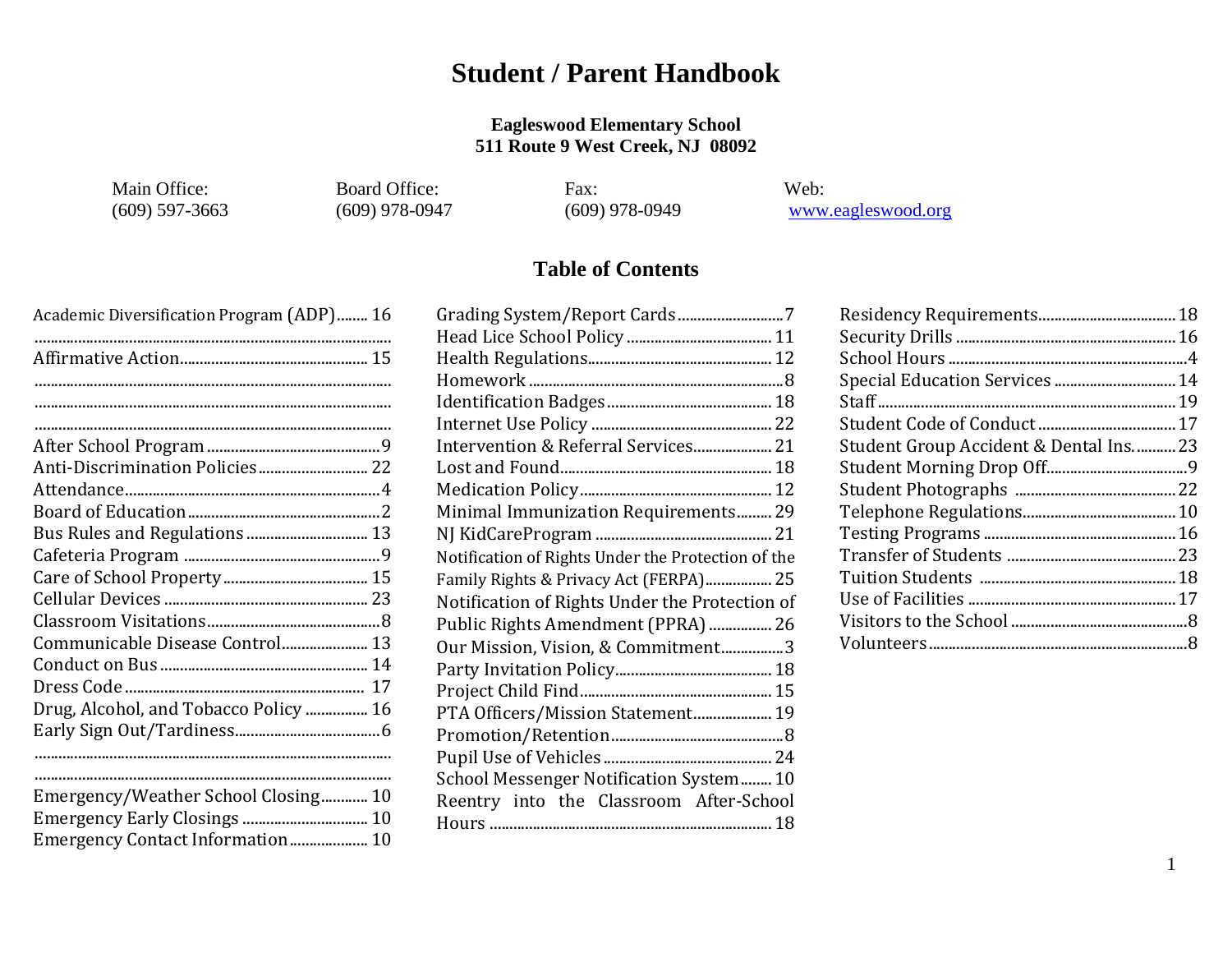The Eagleswood Township Elementary School meets the needs of the students from the time they enter our program until they leave sixth grade. Our teachers and staff are sincerely interested in the welfare and progress of each individual student. This is your school district. Learn as much as you can about our curriculum, programs and school activities. We encourage you to avail yourself of the various channels of communication set up to keep you informed about your child's school. To do so we encourage you to:

- ♦ Keep in frequent contact with your child's teacher
- ♦ Attend as many programs and activities as possible
- ♦ Use the district's website www.eagleswood.org
- ♦ Become an active member of the PTA

We are looking forward to working with you and to a year full of learning and fun!

### **Board Of Education**

**President:** Mrs. Isabella Pharo **Vice President:** Mrs. Kelly Stover **Members:** Dr. Paul McMahon Mr. Steven Halford Mrs. Sue D'Ambrosio

The Board of Education meets virtually on the fourth Monday of each month at 6:30 P.M. The public is invited to attend virtually.

From time to time, it becomes necessary to hold special meetings. If so, notices of these meetings are advertised in the local newspaper and posted in public buildings in the township.

The responsibilities of a board member require us to extend ourselves beyond our participation at official meetings of the board. We believe that anyone who assumes a seat on the Board of Education does so with a firm commitment to the interests of the school and community.

As a unified team we shall make a concerted effort to promote the ultimate advantages for the advancement of education for our children. We believe in providing quality procedures from which the potential of every student attending our school will be appropriately tapped.

We ask that you work with us in the task of educating our children. Students achieve at a high level when they are encouraged at home.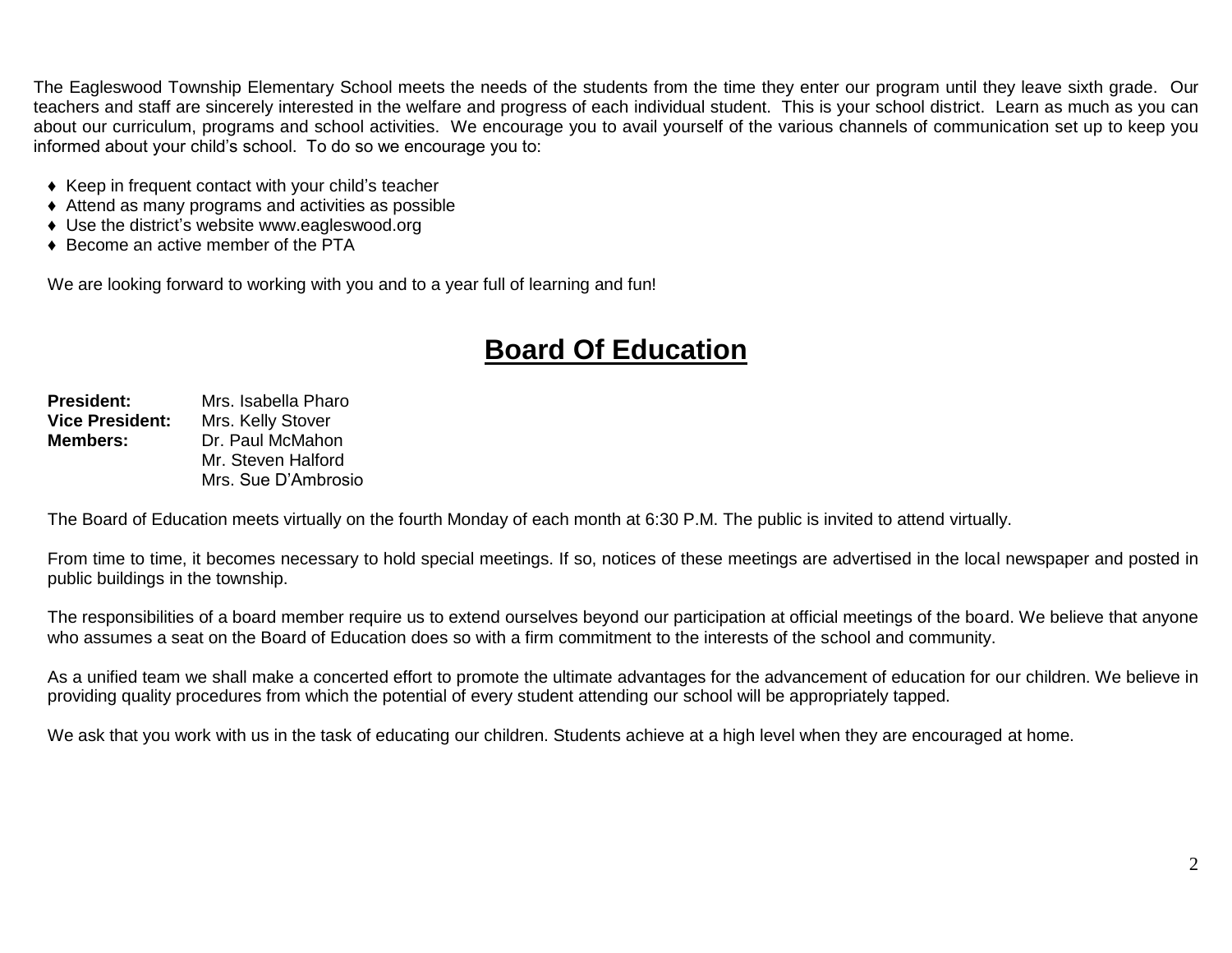#### **Our Mission**

Eagleswood Elementary School's mission is to foster academic excellence through the New Jersey Student Learning Standards in a safe and caring learning environment, through a partnership of family, staff and community.

### **Our Vision**

The Eagleswood Elementary School Board of Education will provide the opportunity for faculty, staff, parents, alumni and all community members including retirees and business owners, to develop a sense of ownership, spirit, and pride in the Eagleswood Elementary School. Eagleswood Elementary will be the connecting link between home and the community. Eagleswood students will realize that learning is a life-long commitment supported by dedicated staff, concerned parents and the community at large. It is the whole community that will put the idea of 'Education First' into action and ensure that our students are responsible and respectful citizens.

### **Our Commitment as a School Community**

**EDUCATION FIRST!**– As a community, we will create a school culture that fosters strong education and personal growth above all.

**EMBRACE INDIVIDUALITY** – Every child will grow if allowed to reach his or her full potential. As educators, we will create a program that identifies and builds on each child's diverse strengths, challenges and needs.

**ENRICH TALENT AND CREATIVITY** – Learning is life-long. It comes from more than books and formal lessons. Children grow in an environment that promotes enrichment and empowers them to stretch their talents. Working as a community, we will partner to find new ways to spark creativity outside of the traditional classroom.

**ENHANCE COMMUNICATION** – Our community partnership is only as strong as our lines of communication. We will find new, innovative ways to spark conversation within our community and communicate with you about our district.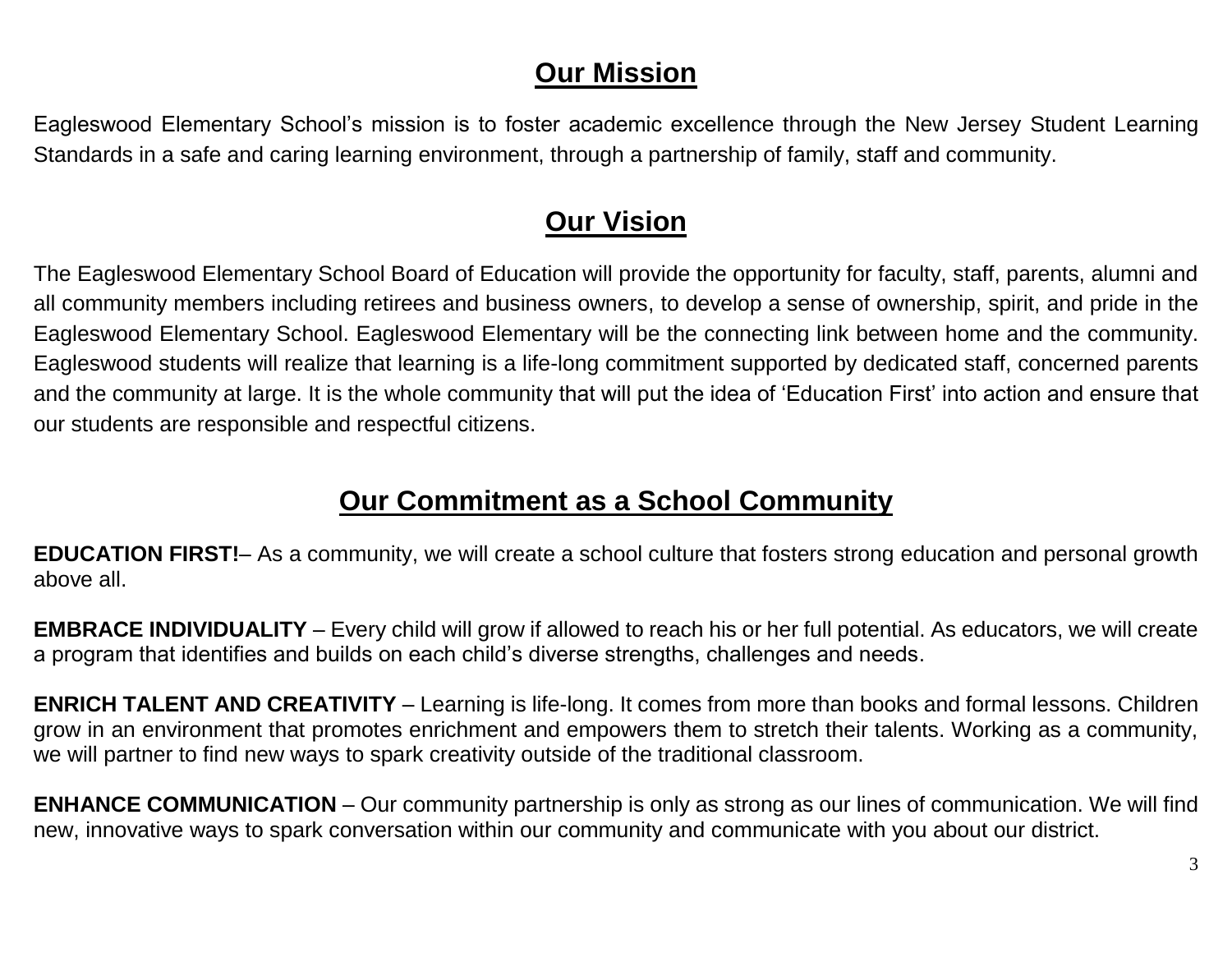#### **School Hours**

#### REGULAR SCHOOL DAY:

Arrival 7:30 A.M. Dismissal 2:15 P.M.

#### **Attendance**

The Board of Education requires that the pupils enrolled in this district attend school regularly in accordance with the laws of the State. The educational programs offered by the district are based upon the presence of the pupil and require continuity of instruction and classroom participation. Attendance shall be required of all students enrolled in the school during the days and hours that the school is in session. All absences occasioned by the observance of the student's religion on a day approved by the Commissioner of Education as a religious holiday, shall be excused and no student shall be deprived of an award or eligibility to compete for an award or the opportunity to make up a test given on a religious holiday.

- 1. Children are expected to be in school for 180 days.
- 2. When children are absent, parents should call the school, (609) 597-3663, by 8:00 a.m. to notify the office and eliminate the need for the school attendance officer to call to check the reason for the absence.
- 3. The only valid reasons for absence are the child's illness, death in immediate family or religious holidays. An excessive number of absences may result in retention.
- 4. Upon the child's return to school, a note must be provided which gives dates and reasons of absence. This is to insure that the school nurse will be able to monitor the situation and prevent a possible spread of the sickness.
- 5. Vacations should be scheduled during the school holiday/vacation periods.
- 6. Routine doctor appointments should be scheduled after school.

In order to maintain continuity in the educational process and to offer students the opportunity to experience a thorough and efficient education, it is imperative that all students attend school on a regular, daily basis. The frequent absence of students causes a disruption in the instructional process that proves to be detrimental to the individual student, as well as to the general progress of the class. Parents should therefore encourage their children's consistent daily attendance and should schedule vacations only during school holiday/vacation periods.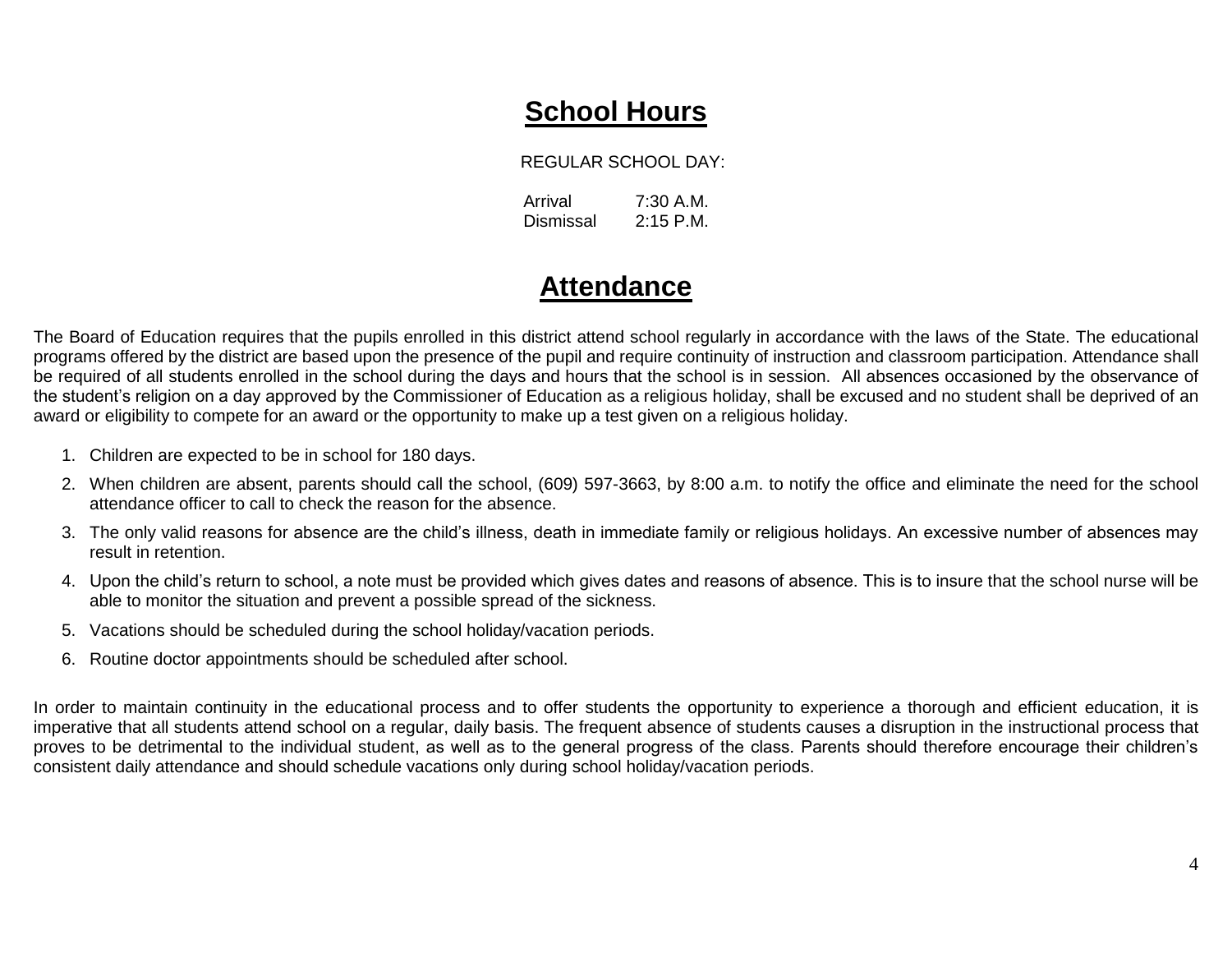On any day that a child will be absent from school, **THE PARENT SHOULD CALL THE SCHOOL AT THE START OF THE DAY TO REPORT THE CHILD'S ABSENCE.** Upon returning to school, a child must bring a note signed by a parent/guardian, which indicates the day(s) absent and the reason for the absence. The cooperation of parents/guardians in communicating with the school in these ways is greatly appreciated.

### **Attendance Policy**



Good attendance helps children do well in school. Good attendance matters for school success starting as early as pre-kindergarten and throughout elementary school. Developing the habit of attendance prepares students for success in school, on the job, and in life.

Students are at risk academically if they miss too much school. **AVOID** unnecessary absences. Occasionally, children get sick and **MUST** stay home. *It should be our goal as parents to have our kids in school and on time every day.*

**7 days absent –**

An attendance letter is sent home with a copy of the Attendance Policy. Parent must sign and return a copy of the letter.

**12 days absent –**

Parent will meet with the Attendance Committee, review and adjust action plan

**17 days absent –**

Student must attend summer school at parent cost of \$250 and parent provides transportation (first full week after school is out). Student may be referred to municipal court.

#### **20 days absent –**

Student may be retained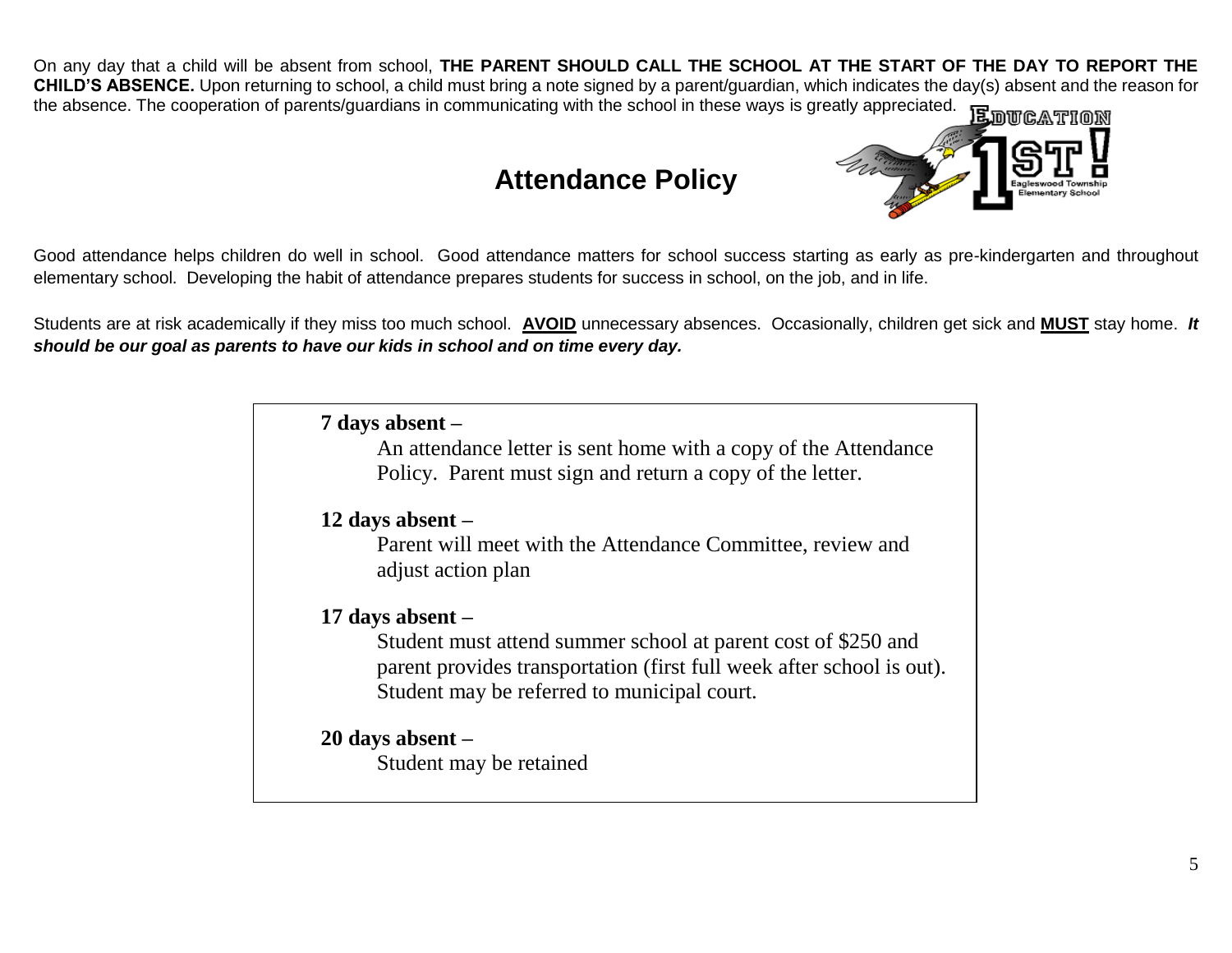## IT'S COOL TO BE IN SCHOOL!

#### **Early Sign Out Policy/Tardiness**

Students are expected to be in school for a full day. Although circumstances might occasionally compel a student's leaving school before dismissal time, parents are also urged not to schedule appointments or outings before the end of the school day. Should this occasionally be necessary, the parent is directed to send a note to the school prior to that early dismissal and to indicate who will meet the child in the Main Office of the school. Parents/guardians wishing to pickup their child early should send in a note with their child to be given to the teacher. Parents/guardians who have not sent in a note must call the Main Office secretaries at least 15 minutes in advance of dismissal to advise them that the student will be picked up early.

#### **The following consequences will accompany each infraction for students:**

#### **3 Early Dismissals/Tardies in a marking period Parent notification 5 Early Dismissals/Tardies in a marking period Parent meeting**

Anytime a child is picked up during the school day, parents must come in to the school's Main Office to sign the student out. No student shall be permitted to leave the school before the close of the school day unless he/she is met in the office and is signed out by a parent/guardian or a person authorized by the parent/guardian to act in his/her behalf. At dismissal time, parents must pick students up in the library.

If the secretaries are unfamiliar with parent/guardian, it may be necessary to present proof of relationship by a current driver's license or other valid ID. This is not designed to inconvenience anyone, only to protect our students.

The front of the school must remain clear for arriving buses. Please use parking spaces designated for parking. **Do not park in front of the school entrance or on the building side of the parking lot to avoid interference with the school buses. Also, this is a fire lane and should never be blocked.** 

The Board of Education believes that promptness is an important element of school attendance. Pupils who are late to school or class miss essential portions of the instructional program and create disruptions in the academic process for themselves and other pupils.

All students must be in homerooms at 7:30 a.m. when attendance is taken. The New Jersey Administrative Code requires that a student who is late to school for any reason, except for school bus lateness, must be marked late in our official attendance registers, and be subject to discipline procedures. When students arrive to school late, they are to report to the Main Office.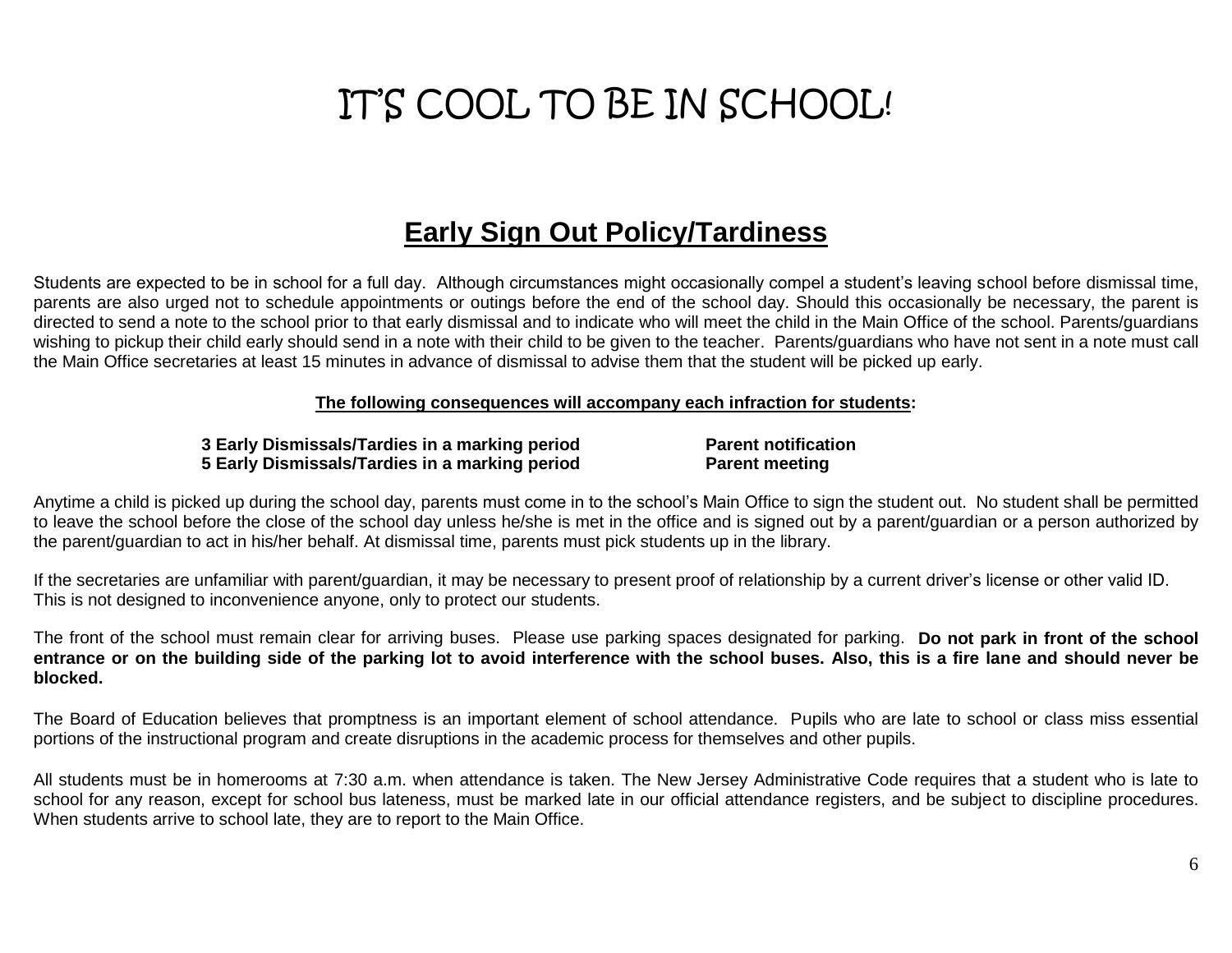#### **Continued tardiness or absence from class will be viewed as a serious matter. Promptness and attendance to class is extremely important.**

Our intent is not to be punitive, but to impress upon both parents and students the importance of good attendance and timely arrival at school.

#### **Grading System / Report Cards**

There are four marking periods in the school year with report cards issued for grades PreK-6. PreK students will receive a Satisfactory, Working on Skill, or Not Yet Demonstrated for expected skills, and Kindergarten students will receive a Strength, Developing, Beginning, or Experiencing Difficulty for expected skills. Grades 1-6 will receive percentile grades. There are five indicator levels in the areas of Integrated Language Arts, Mathematics, Science and Social Studies:

> 5 = Works above grade level 4 = Works on grade level 3 = Works on grade level with support 2 = Works below grade level  $1 =$  Not assessed at this time

Parent/Teacher Conferences will be held in February for all students, PreK through 6th grade, however, a teacher and/or parent may request a conference at anytime. Ms. Snyder is always available for a conference regarding any matters that concern you.

Students in grades 4-6 are eligible for the Honor Roll and will be recognized at an Honor Roll Assembly following every marking period. In order to be recognized, students must receive an A or B in all subjects with an indicator of a 3 or above and a "S" or "O" in all special area subjects.

| 98-100 | A+ | 82-84    | C+ |
|--------|----|----------|----|
| 93-97  | А  | 77-81    | C  |
| 90-92  | B+ | 70-76    | D  |
| 85-89  | R  | Below 70 | F. |

#### **\*\*REPORT CARDS ARE AVAILABLE ON PARENT PORTAL (GRADEBOOK)**

November 24, 2021 February 8, 2022 April 14, 2022 June 17, 2022 (Last day of school) \*Parent/Teacher Conferences: February 15, 16 & 17, 2022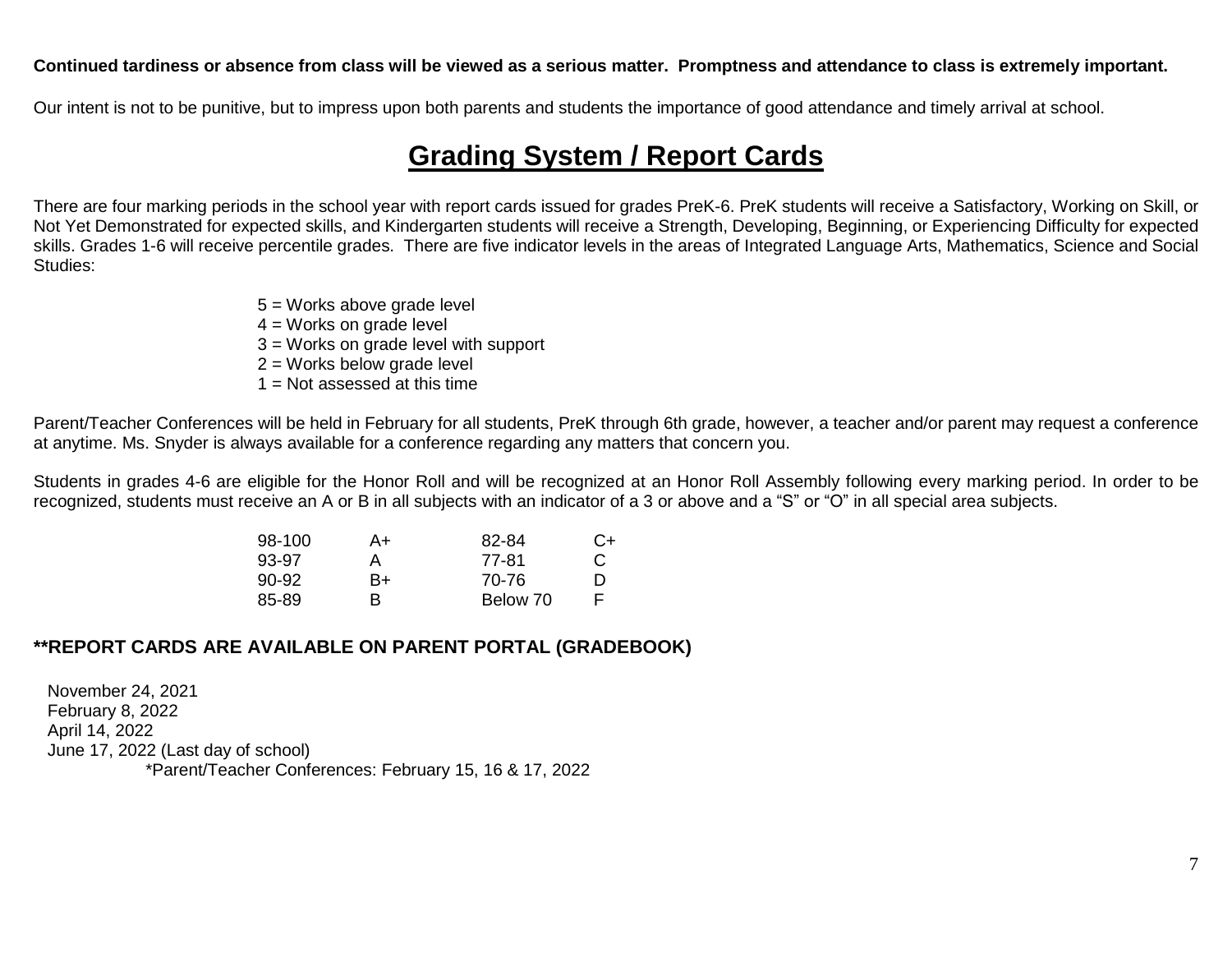#### **Homework**

Homework assignments are given for review and practice of skills and reinforcement of lessons, which are explained in school. Parents, please do not fix homework mistakes as this information is useful to teachers to see what the students do not understand. Please make an effort to provide a quiet work place for completion of homework assignments. Requests for homework must be called in by 9:30 am for pickup the same afternoon. Requests received after this time may not be ready until the following day. Whenever a student is absent, he/she will have the amount of days he/she was absent to make up the work. For example, if he/she was out one day, he/she has one full day to make up the work

#### **Promotion / Retention**

The welfare of the individual child is our primary consideration. Age, achievement, social, physical and mental development are all taken into consideration. Your reaction and support is of great importance. Criteria considered for retention are 1) Poor attendance: 20 or more absences means eligibility for retention in that grade level. 2) Failure to attend summer school if missed 17 or more days of school. 3) Lack of adequate intellectual, social, physical, or emotional development. 4) Inability to meet minimum grade level standards.

#### **Classroom Visitations**

Once the academic day has started, it is our goal not to interrupt instruction. If you need to drop off items to your children, such as lunch, birthday items, clothing, etc., we ask that you label the item and drop it off in the vestibule with your child's name on it. A staff member will deliver all items to the classroom.

### **Visitors to the School**

(Suspended during COVID)

### **Volunteers**

(Suspended during COVID)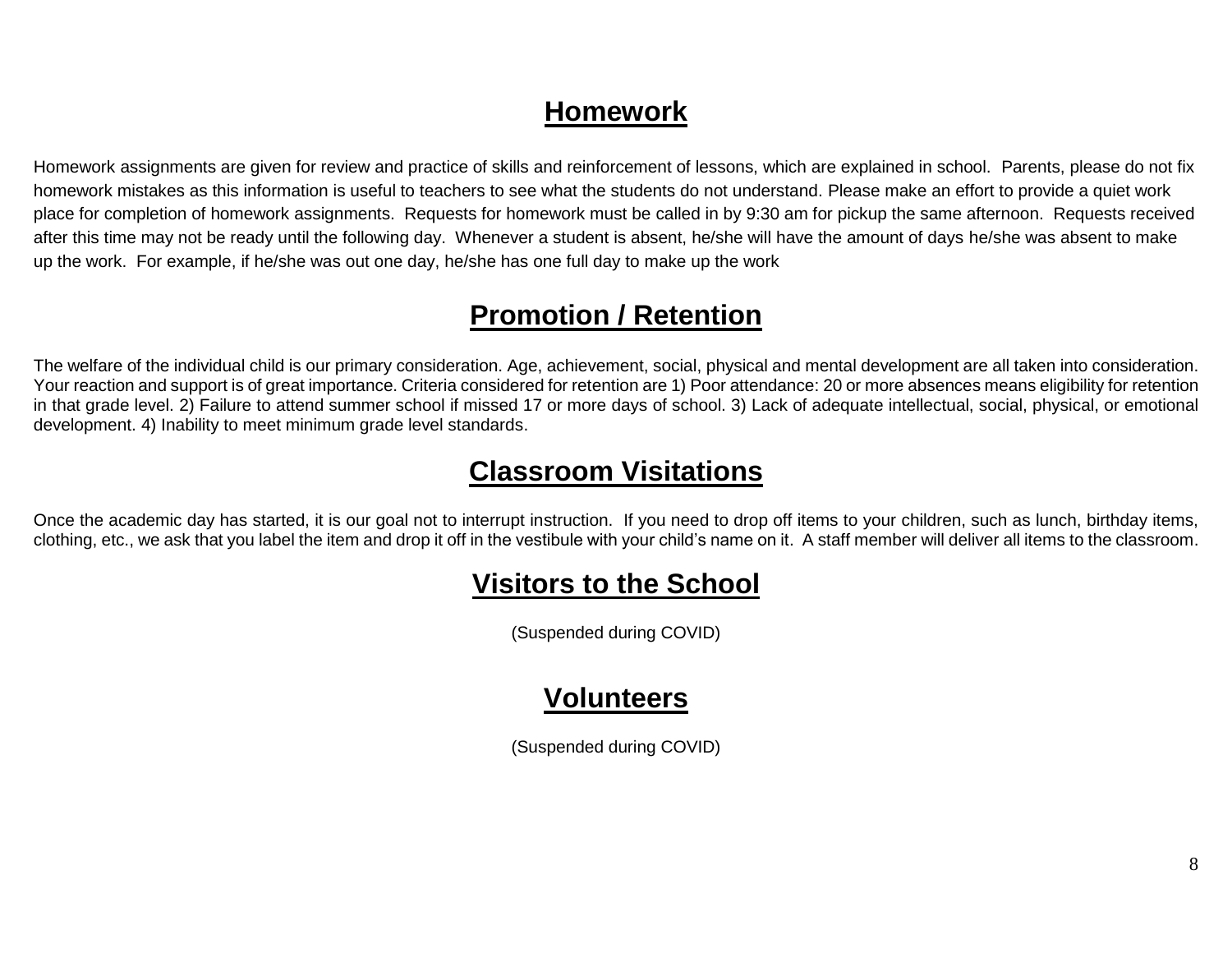### **Student Morning Drop Off**

There is no supervision before the opening of school. Students are not to be dropped off before 7:30 AM. Parents transporting their children to school must utilize the car line.

#### **Cafeteria Program**

#### **A menu is posted on the school website under the Parent Information section.**

Breakfast is provided at a cost of \$0.85. If your child is late for school, he/she will NOT be served breakfast. Lunch will be provided at a cost of \$2.70 per day. Students from families whose income is at or below the current eligibility scale will receive a free or reduced lunch. Application forms are always available in the Business Office. Students can also bring their own lunch from home.

Parents having lunch with their child in the lunch room would only be sanctioned for events determined by administration.

You can create an account balance for your student's meal and/or snack items at anytime by sending in a check or cash to be given directly to your child's teacher. Please make the check out to **LEH Cafeteria**. These funds will be deposited into their account for immediate usage to pay for their meal and/or ala carte snack items. You may pre-pay by the week or by the month. This helps to minimize cash/checks handled by the students.

Checks will not be accepted for a daily lunch ticket. In the event a check is returned to the district from the bank for non-sufficient funds, the bank fee assessed to the district by the bank will be passed on to the parent/guardian, in addition to the amount of the check.

If you have any questions regarding the breakfast or lunch program, please contact Michael Simoncini at (609) 500-0279. Our Cafeteria program is administered by Nutri-Serve.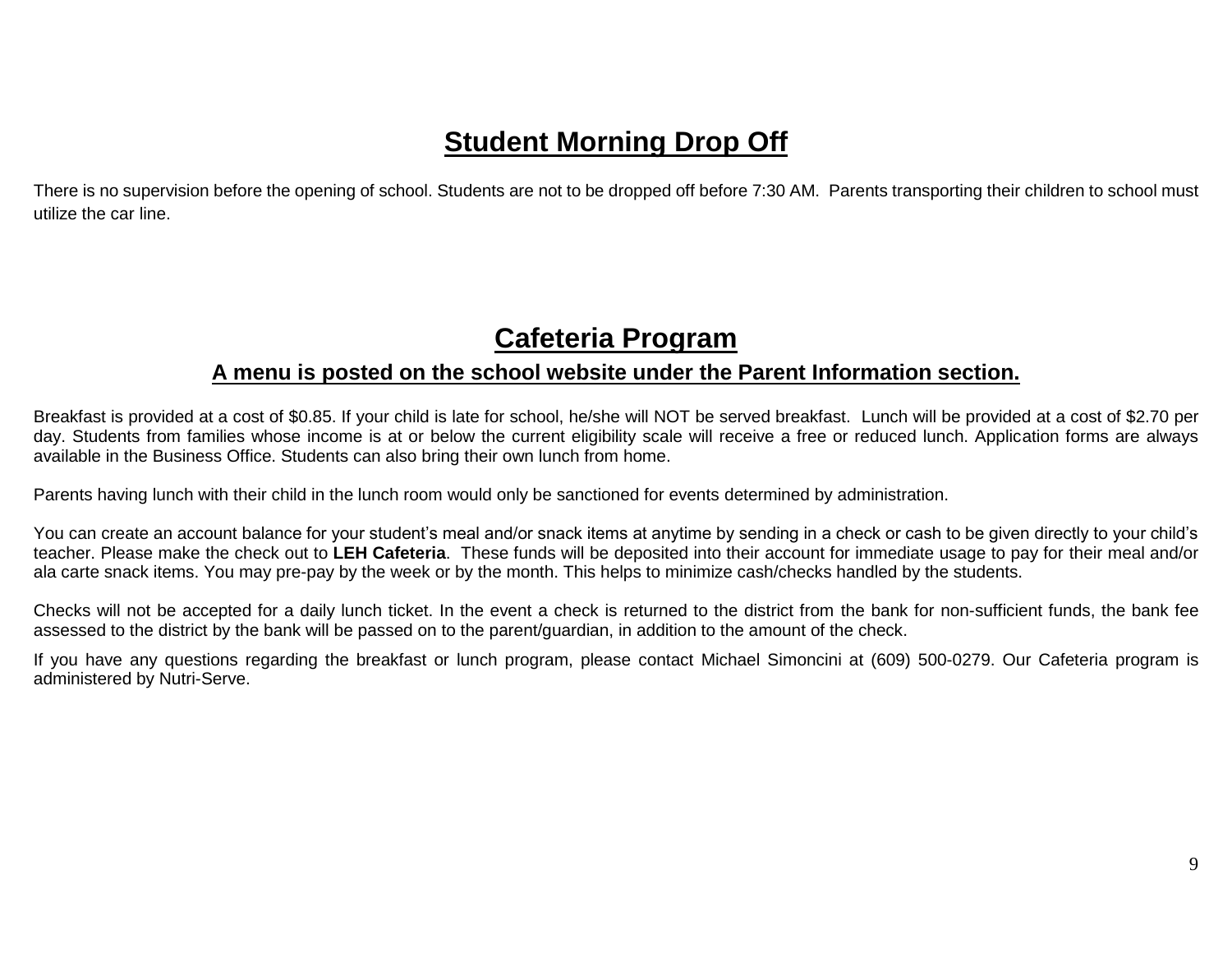#### **Telephone Regulations**

We would appreciate it if phone calls were restricted to reporting absences and emergency situations only. When possible, all special instructions for your child should be written before he/she leaves for school. This procedure will permit our office to function efficiently and serve you in the best way possible.

#### **OnCourse & School Messenger Notification Systems**

OnCourse & School Messenger is our mass notification system. When activated, you will receive an automated phone, text or email message with information regarding emergency school closings and school events. Please keep all contact information in OnCourse accurate and up to date to ensure that you receive all necessary communications.

### **Emergency / Weather School Closing Information**

#### **Inclement Weather**

In the event of severe weather, the Superintendent will make the decision whether or not to have either a delayed opening or to close school. An announcement will be made using our School Messenger Notification System as well as through our website online at [www.eagleswood.org](http://www.eagleswood.org/) and our Facebook page.

Parents are encouraged to be alert to incoming phone messages for important information. Please plan ahead to make arrangements for your child to be supervised in the event that there is a need to delay the opening of school, or send students home early.

### **Emergency Closings (Early Closing Due To Emergency)**

It is important to note that considerations for early dismissal procedures must take into account not only dangerous winter road conditions, but also flooding and forest fire possibilities, as well as other emergencies over which we have no control. Our primary concern in such situations is that children are able to go to a safe environment.

Because of the difficulties involved in dismissing school early, this option will be utilized only when we are convinced that the transportation of children and their environment out of school will be safer than if they had remained in school the entire day. Please keep in mind that these decisions are made after discussion with other schools in the region and must be coordinated with the transportation schedules and bus availability.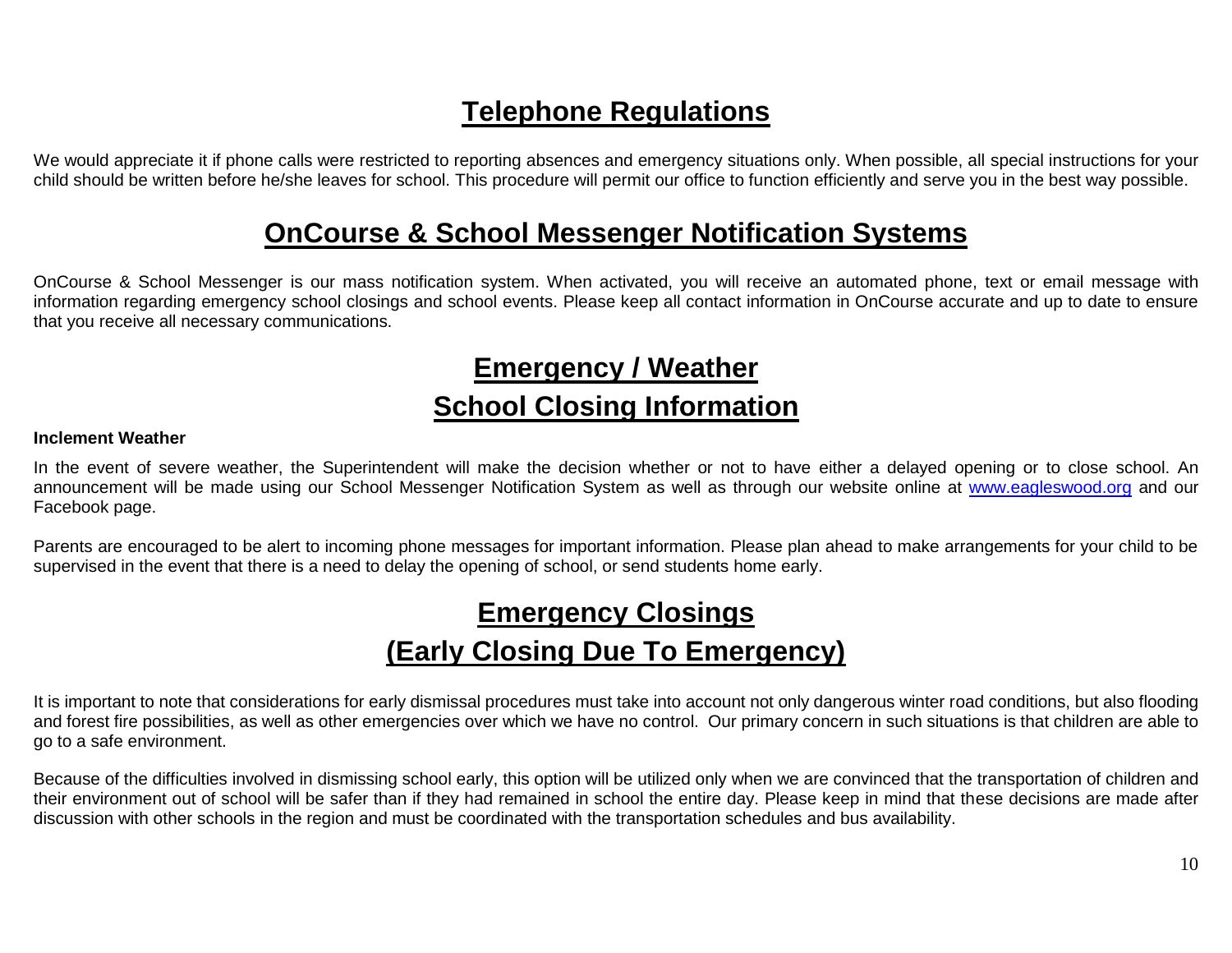To avoid misunderstandings about where child(ren) should be going, the Board of Education is asking you to make suitable arrangements with a relative, friend, and/or neighbor to take care of your child(ren) in case no one is at home in the event of an emergency early dismissal. In the event that it becomes necessary to send students home early, it is important that your child(ren) know exactly what to do if an emergency situation should occur.

It is a good idea to periodically review and go over your emergency arrangements with both the designated person AND your child(ren).

The members of the Board wish to stress that the involvement of parents is the most important part of the development of safe procedures for early dismissals:

- Parents must make arrangements for a safe location for their child(ren) in the event of an early dismissal. These arrangements must be clearly understood by the child(ren); and
- On days when weather forecasts indicate the likelihood of deteriorating weather, parents (and those involved in emergency arrangements) should look on website and our notification system will contact you as well.

Your help and cooperation in making emergency arrangements for your child(ren) will be greatly appreciated by the Board of Education, administration and staff.

#### **Emergency Contact Information**

The Eagleswood Township School District requests that all new school families fully complete an emergency contact form upon enrollment. It will be kept on file in the Main Office and a copy in the nurse's office. Please make sure to keep this information updated in OnCourse. The purpose of this form is to enable the school to administer first aid and provide for emergency treatment of students by a school nurse or licensed physician in the event that a parent or guardian could not be reached in an emergency. Please complete/update the emergency form with the names and telephone numbers of emergency contacts who will be ACCESSIBLE during school hours in the event of illness or injury of a child. In case of illness or injury during school hours, the nurse will assess the problem and act accordingly. If, in the nurse's judgment, further care is required, the parent will be notified. If the parent cannot be reached, the nurse will contact the person designated on the student's emergency form. In the event of an accident, the school is responsible for first aid only. Further treatment is the responsibility of the parent.

### **Head Lice School Policy**

If your child has head lice, they must stay home and be treated with a shampoo for head lice. Eagleswood Township School District has a "No Nit" Policy. Upon returning to school, you must bring your child into the nurse's office before school begins for a head inspection and clearance to return to school. If your child shows no lice and no nits, they may return to school. You must bring proof that your child was treated for head lice (cash register receipt with lice shampoo circled/or box and empty bottle of lice shampoo). A great website for further information is www.headlice.org. If you have a question please do not hesitate to call the health office.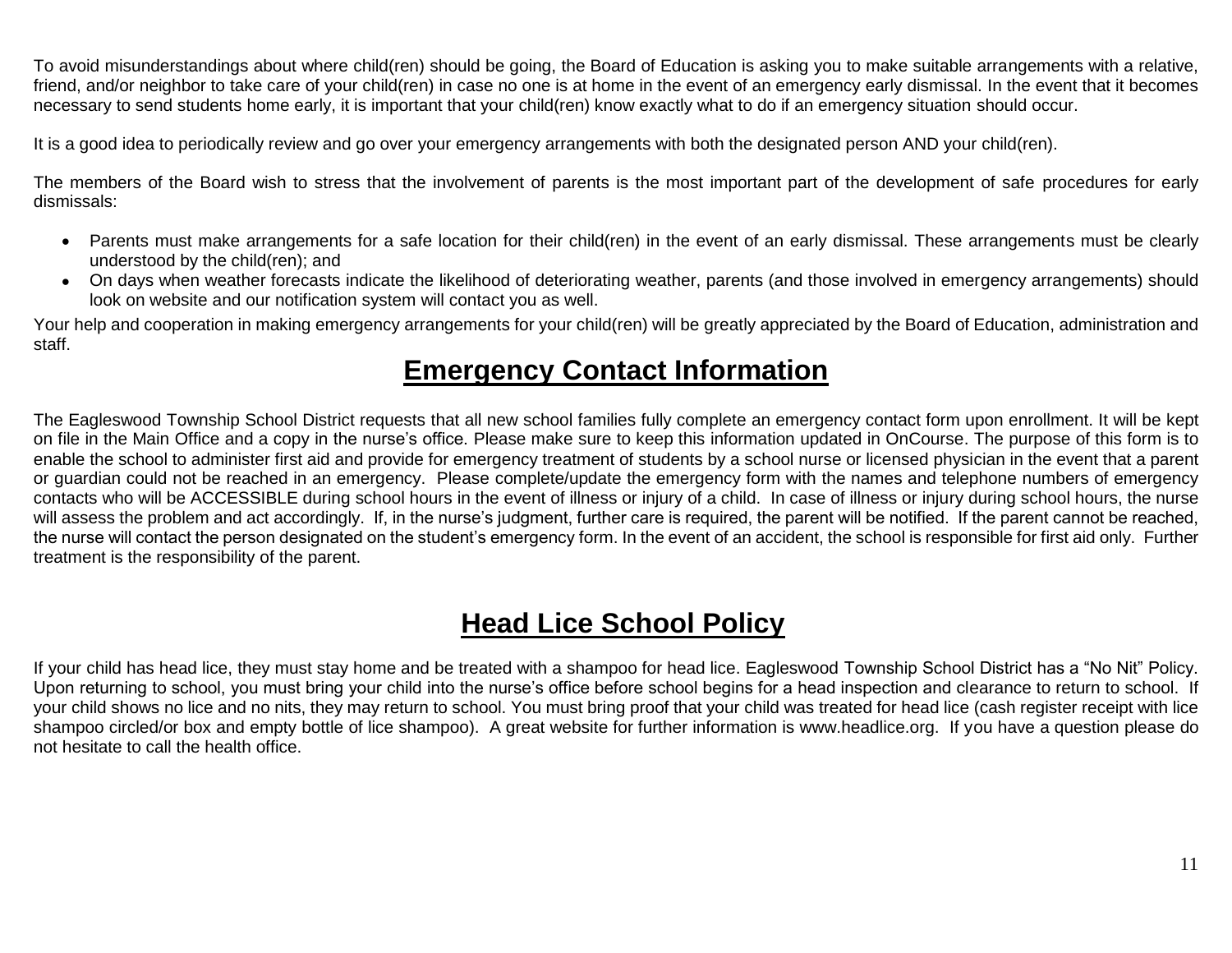#### **Health Regulations**

All children must be immunized and show proof of immunization, along with current boosters. Minimal immunization requirements for school attendance in New Jersey are noted on pages 32, 33, & 34. Physical exam must be in writing within one year of registration. The exceptions are:

- Medical: Provide a valid doctor's note. This must be renewed yearly.
- Religious: Application for religious exemption must be submitted for legal review and renewed yearly.

If a child is absent three or more days, a certificate of health from your physician is required for the child to return to school.

Your child should immediately report any accident or injury to the school nurse or teacher.

All staff and students are required to wear face masks.

### **Medication Policy**

A note from the parent AND a note from the doctor are required for ANY medication to be given by the school nurse. The doctor's order must contain the diagnosis, name, dosage, route and frequency of the medication, the time the medication is to be given, and the length of time the medication is to be continued. An adult must bring all medication to the nurse in the original, properly labeled container; students are NOT allowed to carry medication to school, for safety reasons. This policy applies to all non-prescription medicines (cough drops, lip balm, cough syrup, Tylenol, Advil, etc.) and all prescription medicines. If your child takes medication on a regular basis in school, a new parent/M.D. note must be brought in at the beginning of each school year.

For life threatening illness (asthma or documented history of anaphylaxis) students may be permitted to carry and self-administer medication. If you think this is indicated for your child, contact your school nurse and she will give you the appropriate forms, which must be completed by the prescribing physician and the parent/guardian.

For the convenience of students with asthma, there is a nebulizer in the nurse's office. Parents will be asked to provide the appropriate prescribed medication, tubing and mouthpiece or mask for their child's use.

On days that the air quality is "unsafe" due to pollen/mold counts or ozone levels, parents of students with asthma or severe allergies may send a note to the teacher asking that their child not go outside.

**GYM EXCUSES:** The school nurse or parent may excuse a child from gym for two days, after which time a note from the doctor is needed. A child excused from gym may NOT participate in recess, for safety reasons. A child with a severe injury, extended illness, surgery or hospitalization must have a doctor's note to return to school or gym. Students with casts, splints, stitches, staples, adhesive wound glue or intravenous catheters may not participate in gym or recess.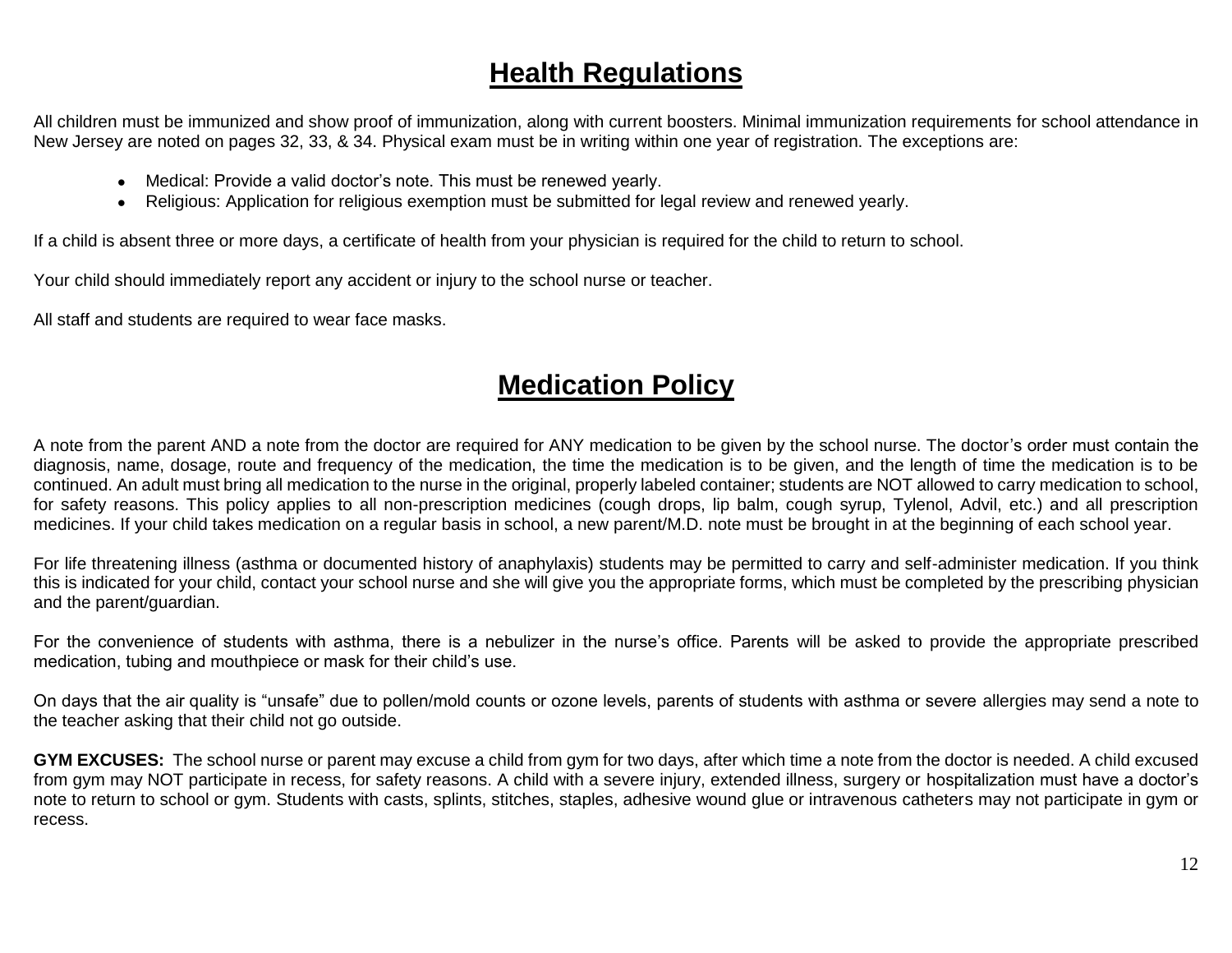**ILLNESS:** If your child has a fever (temperature >100), vomiting or diarrhea, please keep him/her at home for at least 24 hours after his temperature is normal (<100), or after the last episode of vomiting or diarrhea. Your child **MUST** be 24 hour symptom free before returning to school.

#### **Communicable Disease Control**

Parents should notify the school nurse whenever their child contracts one of the following: COVID-19, chicken pox, German measles, measles, mumps, streptococcal infections (including scarlet fever), influenza, hepatitis, mononucleosis, meningitis, ringworm, pinworm, impetigo, scabies, conjunctivitis, or head lice. All cases of head lice will be excluded from school. Students must be checked before returning to the classroom. A doctor's note should accompany the child when he/she returns to school.

#### **Bus Rules and Regulations**

Our school bus drivers have the responsibility of transporting children safely to and from school each and every day. Students are expected to conduct themselves properly while riding the bus to and from school. Infractions of these bus regulations and our Code of Conduct will be dealt with by the principal upon written notification from the bus driver. This may lead to a student being suspended from riding the bus. Parents can help to ensure all of our children's safety by becoming familiar with the rules and regulations. Parental support and enforcement of these basic rules and regulations is greatly appreciated.

Parents will be informed of the following regulations, prepared in conformity with State Law and Board Policy:

- 1. School buses function on a schedule, so students should arrive at the bus stop on time.
- 2. Students are to wait patiently for the bus to arrive at the bus stop, and avoid foolish activity. In the interest of safety, students are not to arrive at the bus stop too early.
- 3. Students shall remain on the sidewalk or private driveway, where permission has been granted, while waiting for the bus.
- 4. Students shall line up in an orderly fashion and in a straight line when the bus approaches, and not move toward the bus.
- 5. All students must remain in their **ASSIGNED** seats while the bus is in motion.
- 6. Seatbelts must be securely fastened at all times.
- 7. Students should refrain from eating and/or drinking on the bus.
- 8. If a student must cross the street to board the bus, he/she must be at the stop on time. In the event that the student must cross the street after arrival of the bus, he/she must wait for a signal from the driver to proceed.
- 9. At no time should a student stick their head or any part of his body out of the window of the bus. Following this rule may prevent serious injury.
- 10. Students should refrain from loud talking and unnecessary confusion while on the bus.
- 11. All books and lunches should be held by the student, and at no time should a student place articles in the aisle of the bus.
- 12. Toys / items from home must remain in the students' backpack while riding the bus.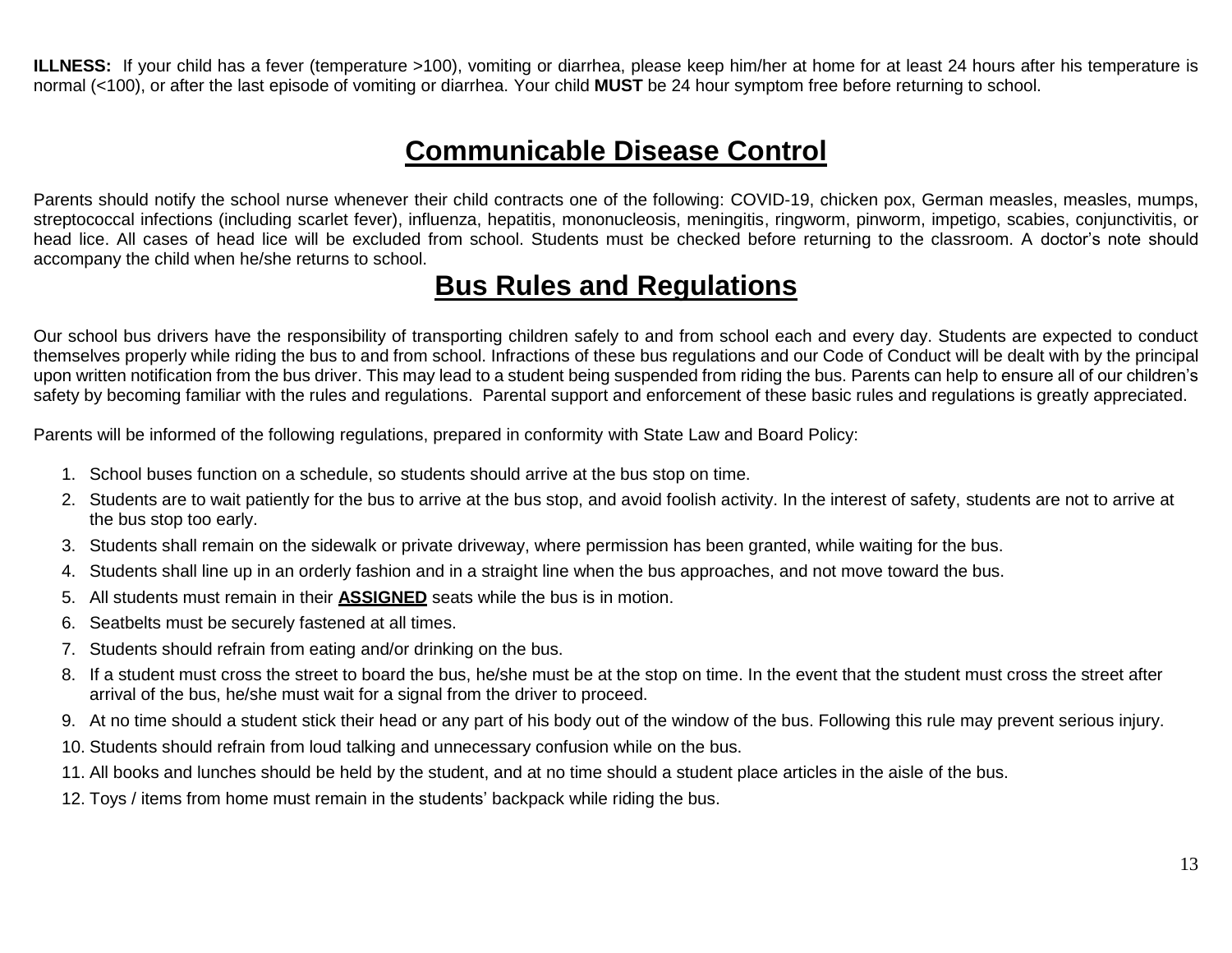- 13. When necessity arises, written permission from home shall be required before a student is permitted to board or exit his/her assigned bus other than at his/her regular stop. Students are not permitted to ride on buses other than their assigned bus. Students are assigned to the same bus to and from school.
- 14. Students are to respect bus furnishings and to treat them with the same regard they give their own home furnishings.
- 15. State Law specifies that the bus driver is in complete charge of the bus. He/she should be treated with due courtesy and respect.
- 16. No electronic devices are permitted on the bus.

### **Conduct on Bus**

While the law requires the school district to furnish transportation, it does not relieve parents of students from the responsibility of supervision until such time as the child boards the bus in the morning and after the child leaves the bus at the end of the day. The law (18A:25-2) does give persons in authority over pupils the right to hold the pupils accountable for disorderly conduct on the way to and from school.

In view of the fact that a bus is an extension of the classroom, the Board shall require children to conduct themselves on the bus in a manner consistent with established standards for classroom behavior. In cases when a child does not conduct himself/herself properly on a bus, such instances are to be brought to the attention of the Superintendent or her designee by the bus driver.

The first referral for misconduct on the school bus shall result in a warning letter being sent home. If a child is referred a second time for misconduct, the child shall be suspended from riding the bus for a designated time as determined by the Superintendent and/or her designee. If in the opinion of the Superintendent or her designee the child's conduct seriously jeopardizes the health and safety of the school bus driver and pupils on the bus, the Superintendent or her designee may immediately suspend the child from the bus without prior notice to parents. When a child is suspended from the school bus, it will be the responsibility of the parents to transport the child to and from school safely.

### **Special Education Services**

Eagleswood Elementary School offers special education services in compliance with State and Federal regulations. Child Study Team members are available to identify and diagnose children with learning disabilities and to provide consultation and intervention services.

Parents/guardians and adult students have the right to inspect and review student records as outlined under Notification of Rights (FERPA) page 19 of this handbook, as well as the right to place a statement in the student record commenting upon the information in the record or setting forth their reasons for disagreement with the decision of the district.

Parents who need more information regarding special education services offered in the district are invited to contact their child's teacher, the Superintendent or the Coordinator of the Child Study Team, Jaclyn DiCapua.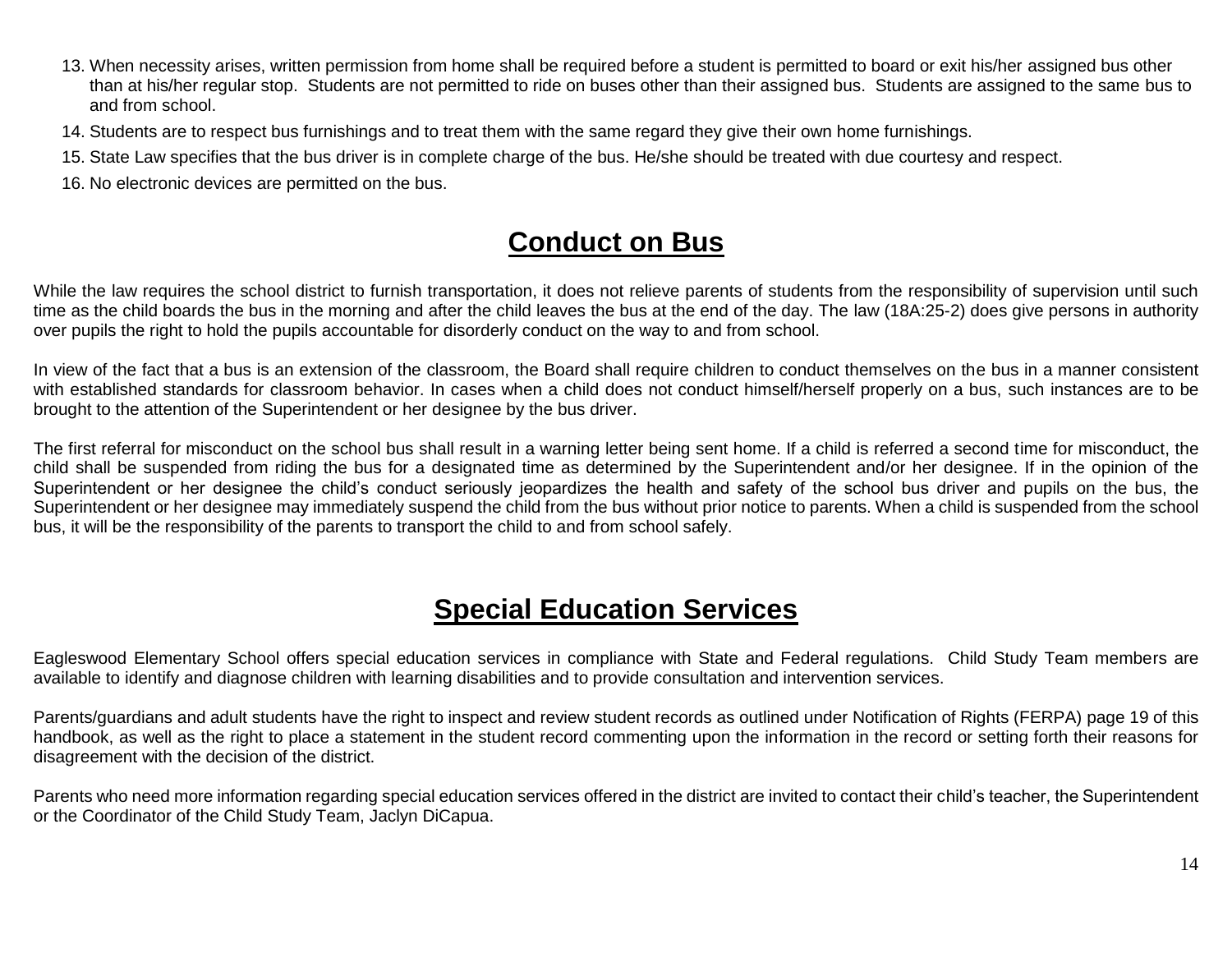### **Project Child Find**

The Eagleswood Township School District is conducting a community-wide effort to find children, ages 3-21, who may be developmentally delayed in some way and in need of special education programs and services. If your child has trouble speaking, seeing, hearing, walking, running, or manipulating small objects, he/she may be experiencing developmental delays. For more information, please contact Jaclyn DiCapua, the Coordinator of the Child Study Team at (609) 597-3663.

#### **Affirmative Action**

The Eagleswood Township Elementary School District is an equal opportunity employer affording the opportunity of employment to all regardless of race, creed, color, age, religion, sex, or national origin. If you have a complaint concerning discrimination, please contact the school office and the Affirmative Action Officer, Tyler Verga. Affirmative Action policies for employment and classroom practices are available in the Board Office.

### **Care of School Property**

The Board of Education has allocated a good portion of the educational budget for books, supplies and equipment. Therefore, in order to insure a longer book life, **ALL BOOKS MUST BE COVERED FOR THE SCHOOL YEAR BY THE END OF SEPTEMBER.** Please use only paper or sock book covers because the self-adhesive/contact paper book covers damage the textbooks. Replacement costs for all lost or damaged books will be charged. End-of-year fines are assessed for loss or misuse of text books, materials, and other school property.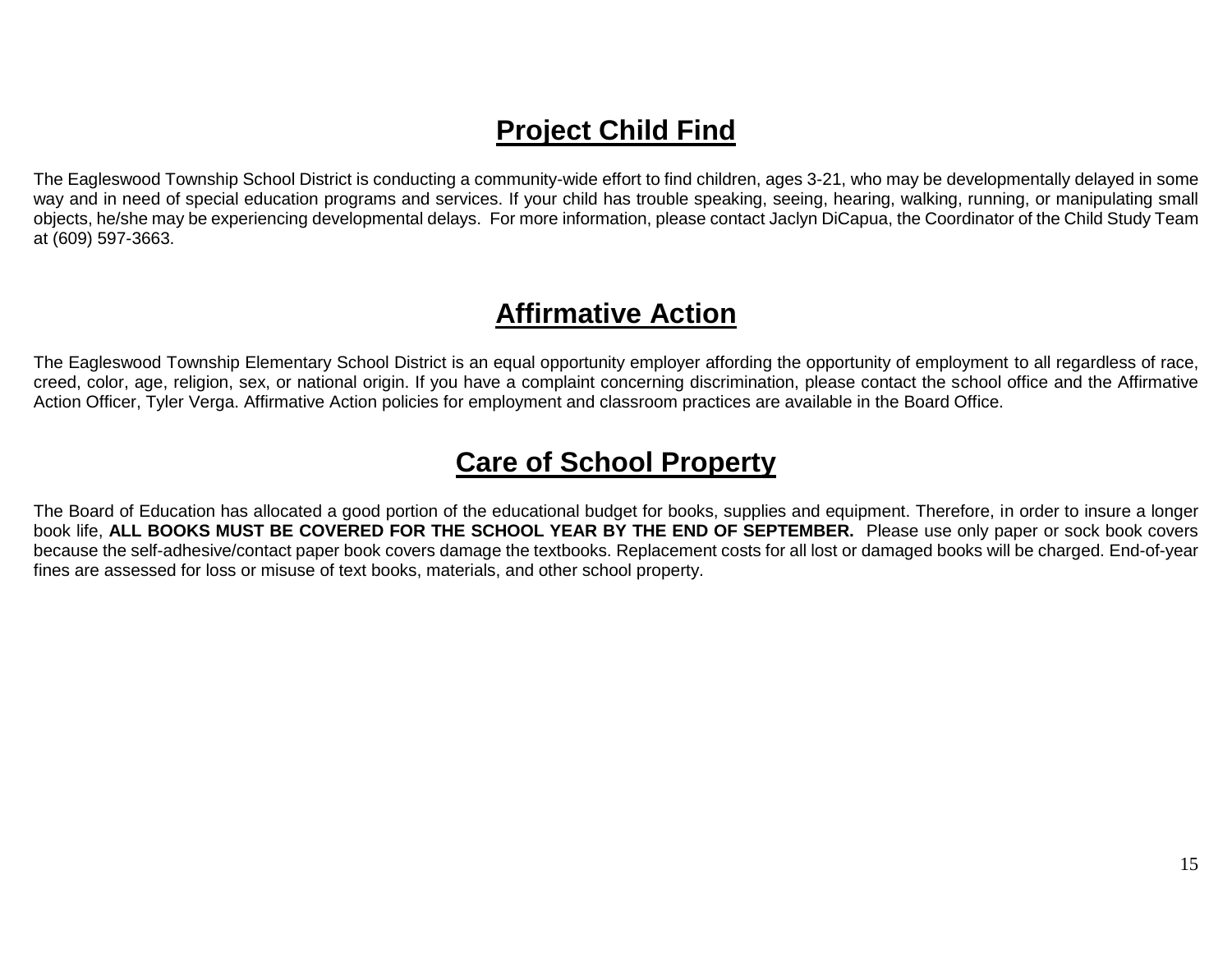#### **Academic Diversification Program (ADP)**

Eagleswood Elementary School is committed to an educational program that recognizes the special needs of the individual student. Students who have superior talents must be provided with the educational experience to develop their abilities. Differentiation will be provided in the classroom based on student ability in language arts and math.

#### **Testing Programs**

The school district maintains a program of standardized and state testing for students. The testing instrument for grades 3 - 6 is the mandated NJSLA, which is administered as outlined by the State Department of Education. Information from these assessments will help in forming our curriculum and instruction for all students as well as allow teachers in later grades to build on students' strengths and identify areas in need of improvement.

#### **Drug, Alcohol and Tobacco Policy**

The Drug, Alcohol and Tobacco Policy for the Eagleswood School District is available for review in the office of the Superintendent and Business Administrator. Further, law requires that we maintain a SMOKE FREE school environment both in the building and on school grounds.

### **Security Drills**

Fire drills and security drills are held to prepare all students and teachers to leave the building as quickly as possible should an emergency arise. To prevent confusion, absolute silence is to be maintained during the entire drill. Teachers will guide students to a designated location. During a fire drill, all pupils must leave the building. Safety and security drills, such as lock down drills, will also be conducted monthly.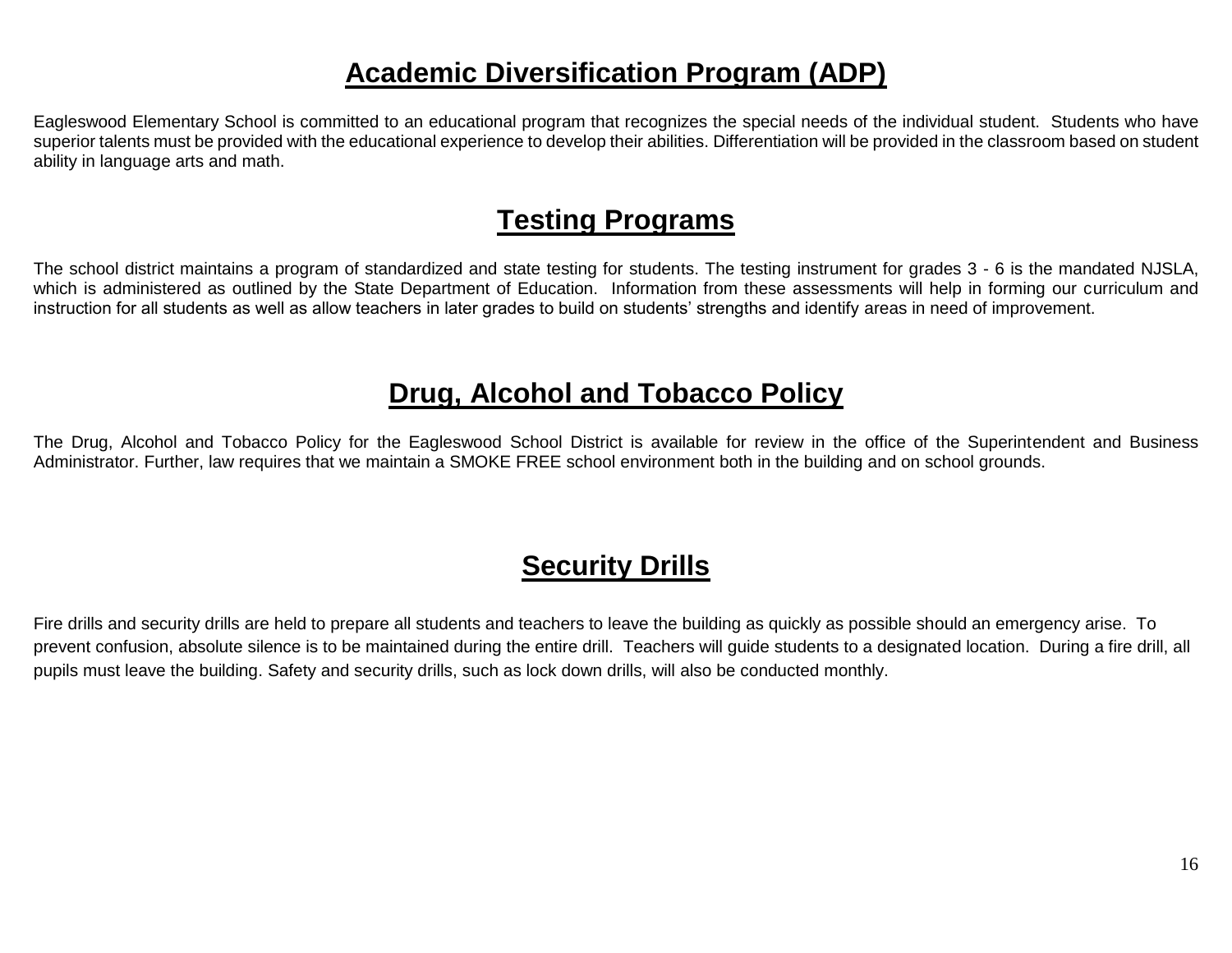#### **Student Code of Conduct**

It is believed that most students modify behavior faster under praise than under blame. Therefore, the general approach to discipline shall be a more positive one. This shall include attempting to identify the social, emotional, and academic problems that underlie a student's poor attitude or misconduct and striving to meet his social, emotional and academic needs. Teachers and other staff members will attempt to show the student that it is the behavior that is unacceptable, not the student. Students are responsible for their conduct in school, on school grounds and on the bus. A Code of Conduct has been adopted by the Board of Education. The Code of Conduct is available on the school website. Students will be instructed on the Code of Conduct the first day of school and throughout the school year through character education. Staff will discuss the Code of Conduct with parents/ guardians during Back to School Night. Reinforcement by parents is essential to promoting a positive educational environment.

### **Dress Code**

Proper attire and grooming which does not endanger the health, safety, or attentiveness of students or which does not create classroom disorder is the norm. Students should be neat, clean, and dressed appropriately. Here are some guidelines for students:

- Shorts and skirts must be longer than fingertip in length.
- Midriffs, spaghetti straps, halter tops and bathing suits are not permitted.
- Shirts that have offensive sayings/slogans will not be permitted.
- Shirts that advertise for alcoholic beverages, drugs, or tobacco products are not permitted.
- Undergarments must not be visible.
- Hats, caps or sunglasses may not be worn in the building.
- Students should dress appropriately for the weather. For example, they should wear coats in the winter.
- **Students must have sneakers for Physical Education.**
- Students must have face masks.

#### **Use of Facilities**

(Suspended during COVID)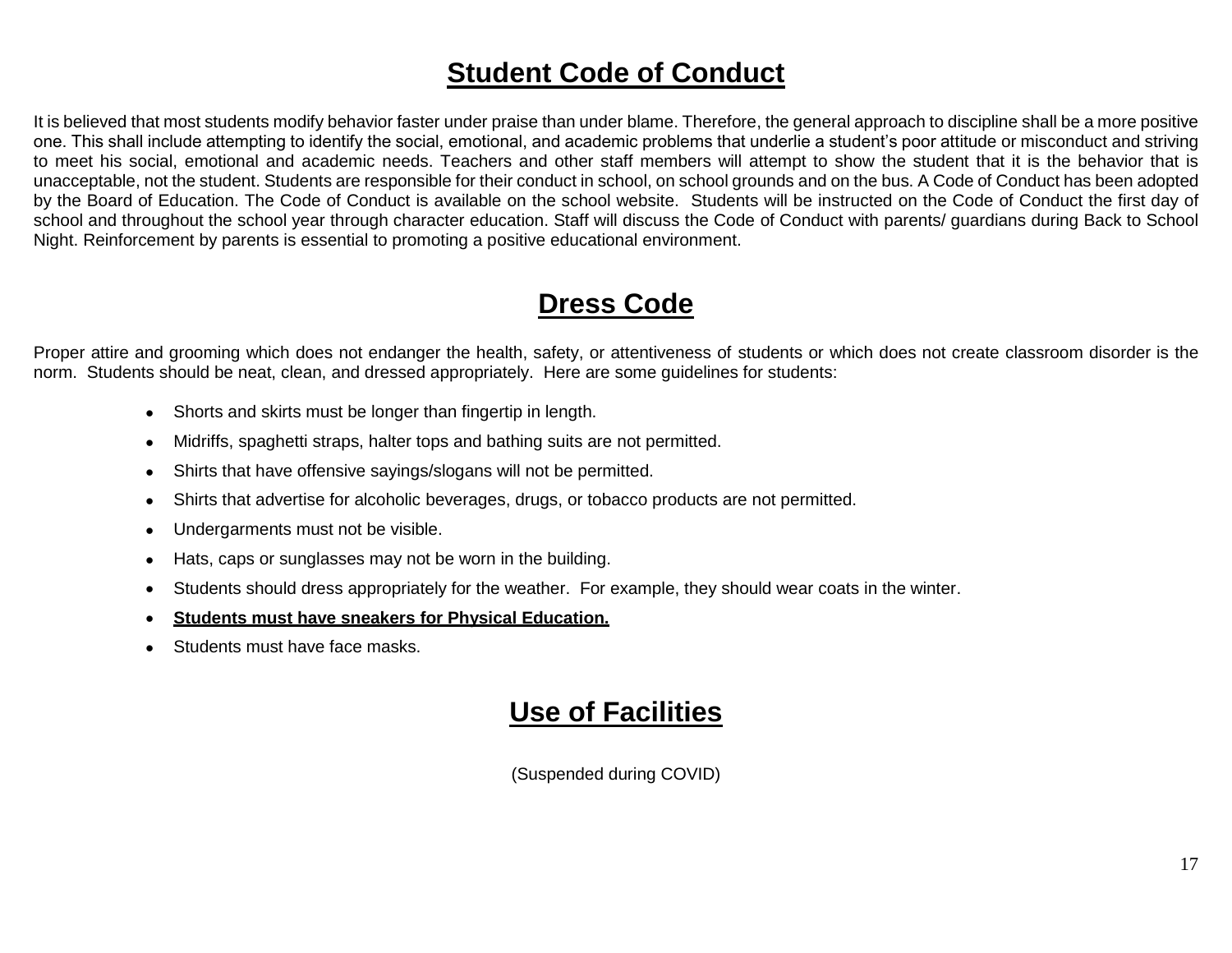#### **Lost and Found**

Please mark all your child's property such as book bags, lunch boxes, clothing, etc. If an article is lost, the nurse's office maintains a "lost and found" for a limited time. Collectibles, highly prized items (toys) and electronic devices are NOT to be brought to school (Note: electronic devices are not permitted in school or on the school bus). Students should not bring large sums of money to school. Items that will make noise and could disrupt lessons are to be left at home. The school assumes no responsibility for personal items brought to school.

#### **Party Invitation Policy**

Party/ birthday party invitations can only be handed out in school **IF** there is an invitation for everyone in the class (or all boys or all girls if the party is only for one or the other gender).

#### **Identification Badges**

In response to a growing concern regarding the safety of children, the Eagleswood Board of Education has instituted a system of identification badges for the district. All employees and visitors will wear an official ID badge whenever they are in the school building. Photo ID badges will be used for employees. Substitute teachers and other temporary employees will be issued ID badges for the days of employment in the district. All visitors must report to the main office in order to receive their visitor badges. Badges must be returned to the main office when leaving the building. No one will be allowed in the building without such identification. Your cooperation will be appreciated.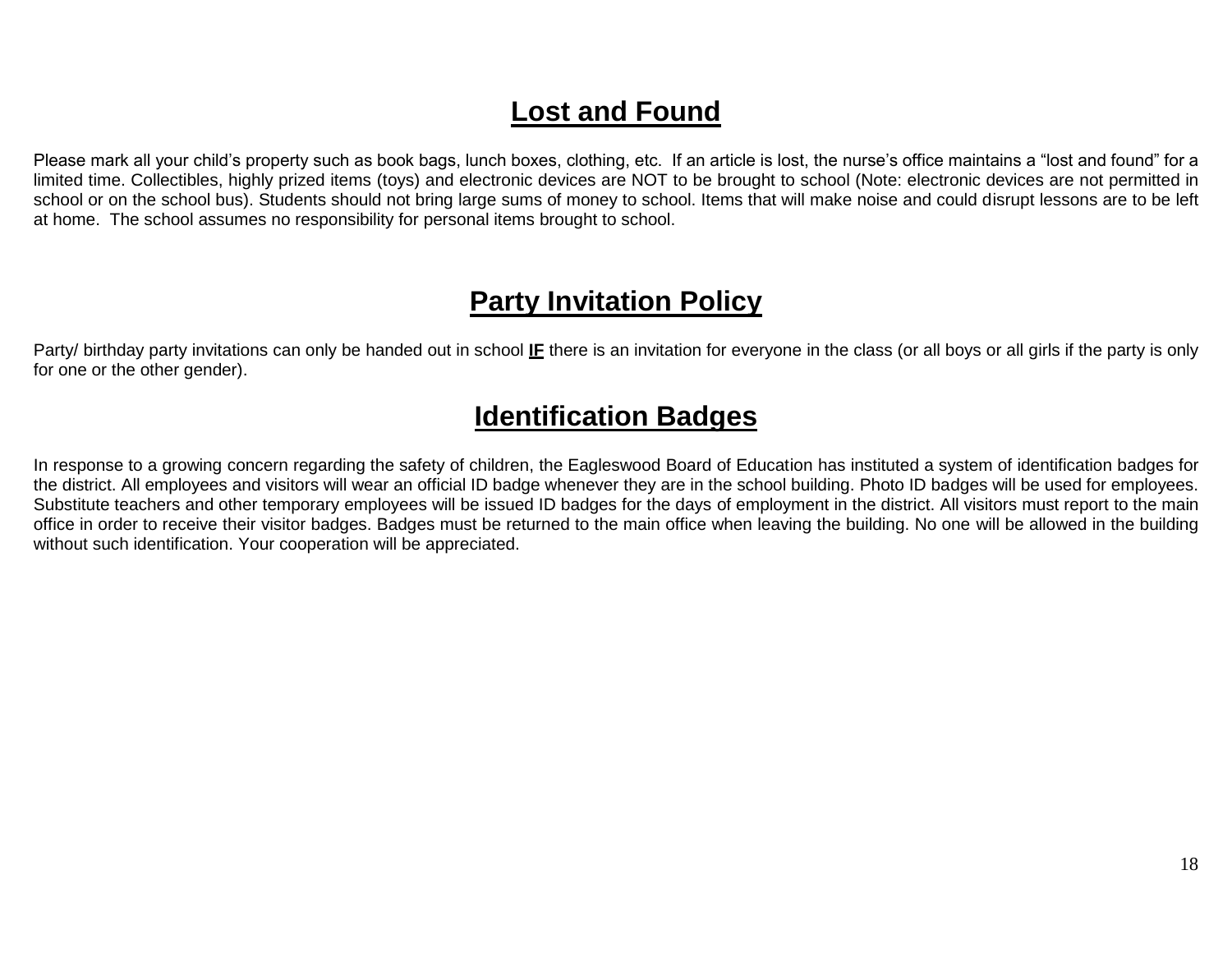#### **Staff**

Superintendent Deborah Snyder School Business Administrator Tyler Verga Administrative Assistants **Kelly Campbell** 

Special Education **Melissa Mack** 

Physical Education Robert Muñoz Art **Angela Randall** Music **Music LeeAnn** Hewitt Computers **Anne Soprano** CST Jaclyn DiCapua

Liz Purks Treasurer **Steve Brennan** Custodians Paul Woldanski Mike Muha Pre-K A Danielle Apel-Shenko Pre-K B Tracy Hughes Kindergarten **Elizabeth Maley** Grade 1 **Grade 1** Jennifer Roberts Grade 2 **Adam Mastapeter** Adam Mastapeter Grade 3 Colleen Dengel Grade 4 Kimberly Candurra Grade 5 **Roseann** Meszaros Grade 6 **Barbara** Frame Jessica Schaub Karen O'Keefe Colleen Lee BSI Maureen Mahon Allison Krott Elizabeth Frischmann

#### **Staff Continued**

**Instructional Aides Laurie Budd** 

Speech Danielle Pagel Occupational Therapist Lauren Condoleon Physical Therapist **Michelle Fontana** School Nurse **Superintendent Superintendent Superintendent Superintendent Superintendent Superintendent Superintendent Superintendent Superintendent Superintendent Superintendent Superintendent Superintendent Superintenden** 

#### **PTA Officers**

Vice President Vice President According to the United States of the United States of the United States of the U Treasurer Treasurer Tracy Keller Recording Secretary **Anne Soprano** Corresponding Secretary **Corresponding Secretary** Judi Blight

JoAnne Capozzi Patty Horner Terri Marsillo JoAnne Sprague Felicia DiRocco School Doctor **Harry Larkin**, MD

President Natalie Peterka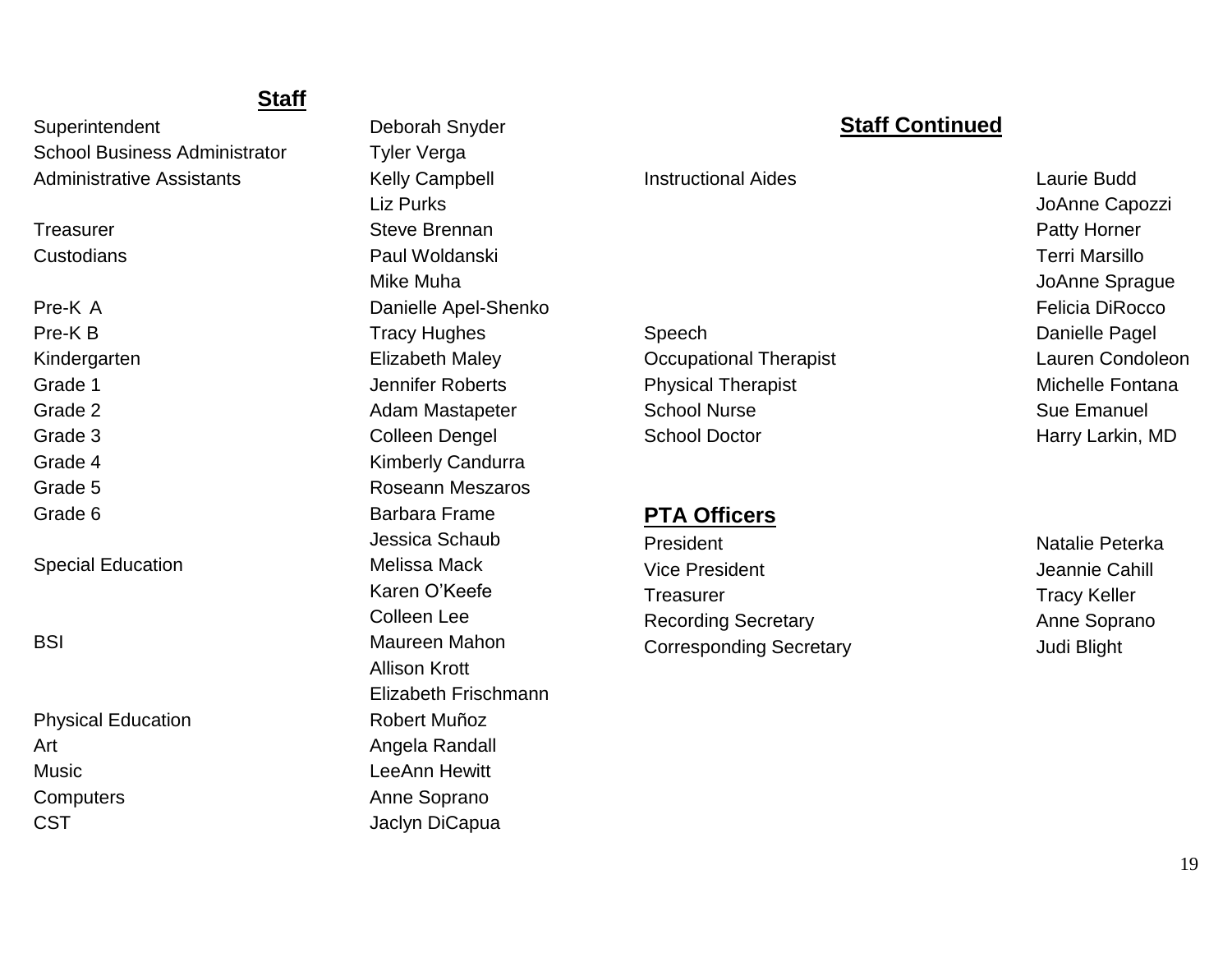#### **PTA Mission Statement**

The PTA builds relationships between school and home. Integrating the efforts of parents with those of the school superintendent, teachers and staff. We work together to benefit our students. Through organization and fundraising, we try to broaden our children's school experience with assemblies, class trips and family events.

#### **Re-entry into the Classroom**

Students sometimes forget books, assignments or other items necessary for homework completion. Before returning to school, please assess the situation:

- Is this a critical item?
- Will a note to the teacher suffice?
- Can the child benefit by surviving the consequences?
- Chronic forgetfulness needs to be addressed with your child's teacher. Occasional forgetfulness is something that happens to the best of students.

### **Residency Requirements for Students to Attend Eagleswood Elementary School**

Students must be legal residents of the community. They must live as a member of a family and must sleep at the address within the boundaries of the community. Two or more proofs of residency must be shown: driver's license, property tax information, lease, deed, agreement of sale.

#### **Registration/Eligibility Ages**

Children will be admitted upon submission of proof of age and residency, as well as of state-required immunizations. For preschool, children must be four (4) on or before October 1st in the year entering school. For Kindergarten, children must be five (5) on or before October 1st in the year entering school. For First Grade, children must be six (6) on or before October 1st in the year entering school.

#### **Items necessary for registration for grades PK-6**

- Child's original birth certificate
- Verification of immunizations
- State of NJ required immunizations
- Medical examination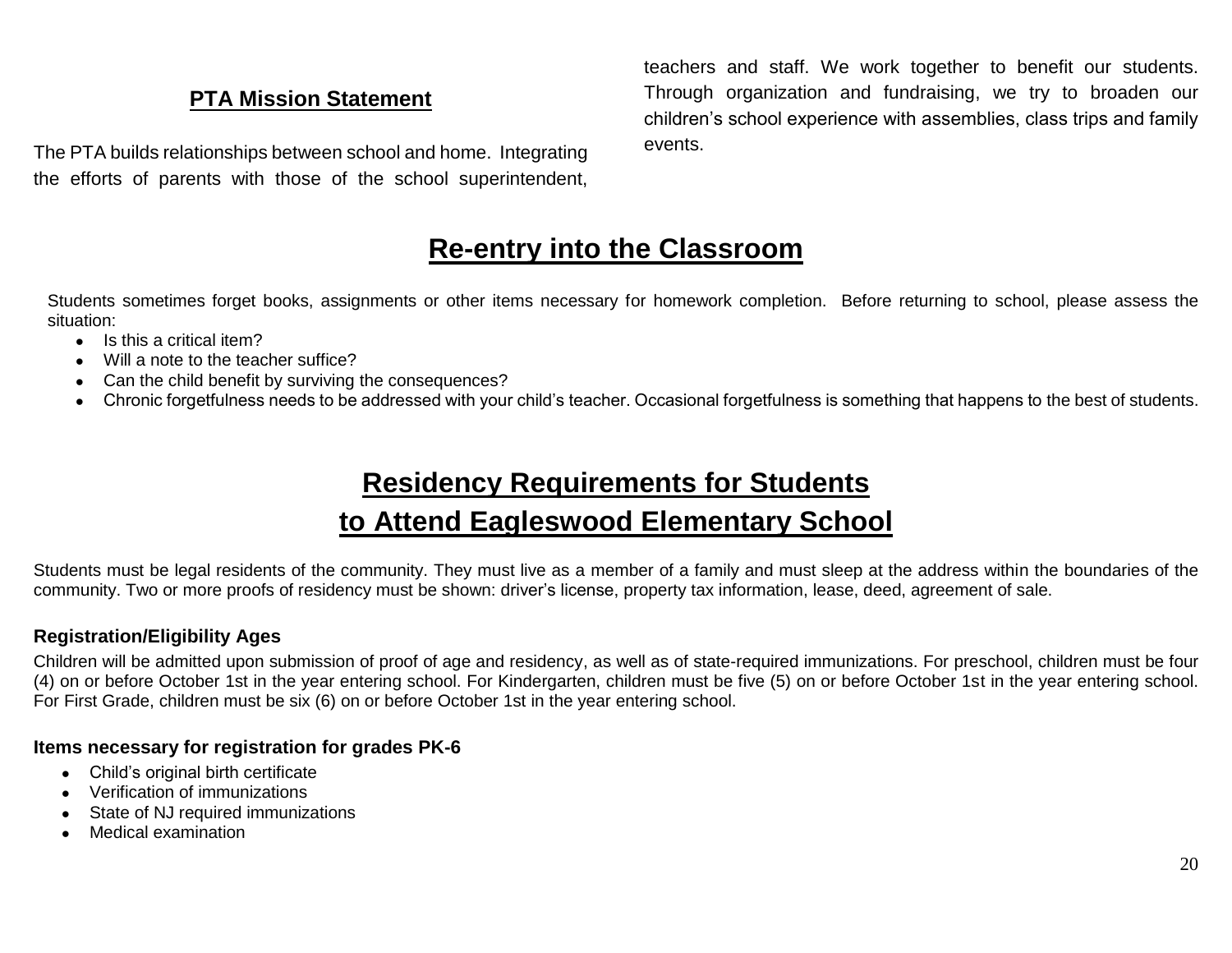- Transfer card when applicable
- Verification of residency

### **NJ FamilyCare Program**

The NJ FamilyCare Program provides affordable health insurance to uninsured children in low income families. Information on the NJ FamilyCare Program is available from the Health Office in school or you may call NJ FamilyCare at 1-800-701-0710 for an application.

#### **Intervention and Referral Services**

#### **For General Education Pupils**

For the past several years we have been trying to make the process of identifying children who need additional support and providing that support less cumbersome. We have been using procedures where a team of teachers and specialists consider the needs of children who have been referred by parents, teachers and/or administrators. This group then determines the appropriate steps which would best serve the child.

Below are the district procedures provided in Chapter 26 by the State Department of Education. We have provided these guidelines because it is your right as a parent/guardian to have such services. If you have any questions about the way we are attempting to bring these services to you and your children, please contact the Superintendent.

#### **6:26-2.1 District procedures**

(a) District boards of education shall establish and implement procedures in each school building for the delivery of intervention and referral services for pupils who are experiencing difficulties in their classes and who have not been determined to be in need of special education programs and services pursuant to N.J.S.A. 18A:46-18.l et seq. and N.J.A.C. 6:28 by September 1994.

The district shall:

- 1. Identify pupils in need, and plan and provide for appropriate intervention or referral services and/or referral to school and community resources, based on desired outcomes;
- 2. Identify the roles and responsibilities of the building staff who participate in planning and providing intervention and referral services;
- 3. Provide support, guidance, and professional development to school staff who identify and refer pupils and to school staff who participate in planning and providing intervention and referral services;
- 4. Actively involve parents or guardians in the development and implementation of intervention and referral plans;
- 5. Coordinate the access to and delivery of school services for identified pupils;
- 6. Coordinate the services of community-based social and health provider agencies; and
- 7. Review and assess the effectiveness of the services provided in achieving the outcomes identified in the intervention and referral plan.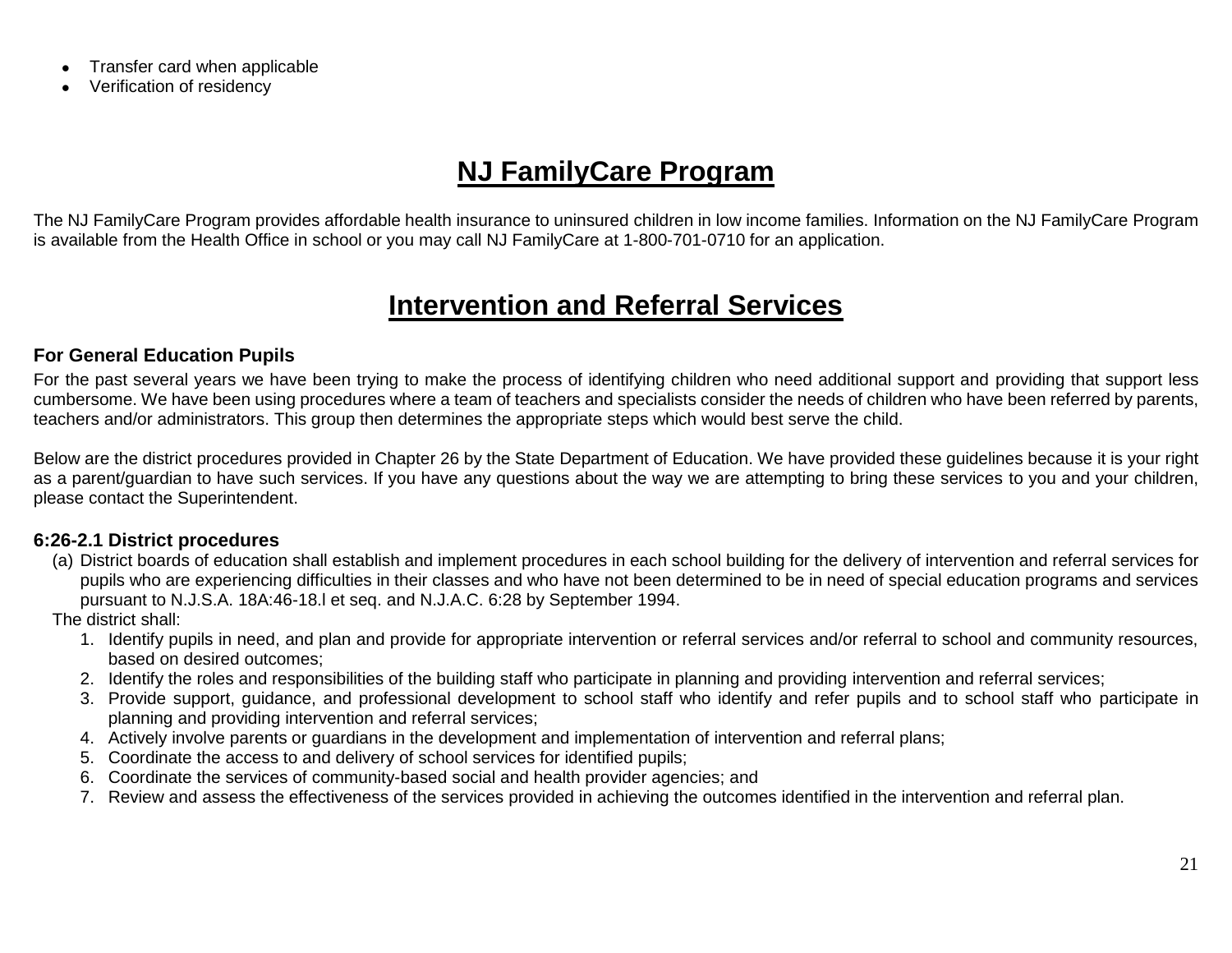#### **Anti-Discrimination Policies And Procedures**

Federal Law prohibits educational programs and employment discrimination on the basis of sex, race, color, religion, or natural origin. New Jersey Title 6 prohibits educational programs and employment practices discrimination on the basis of race, color, creed, religion, sex, ancestry, national origin, and social economic status.

The Eagleswood Elementary School District does not discriminate on the basis of race, color, creed, religion, sex, ancestry, national origin, social/economic status, age or handicap in its educational programs or employment practices in accordance with the state and federal law.

The Eagleswood Board of Education has policies setting forth a nondiscrimination grievance procedure whereby any student, parent, teacher, administrator, or member of the community who has a grievance (a complaint of discrimination) may present such grievance for consideration. These policies are available in the Board Office.

Inquiries regarding compliance with nondiscrimination laws may be directed to:

511 Route 9 1100 Raymond Boulevard West Creek, NJ 08092 New York, NY 10278 609-978-0947

Tyler Verga The State Laws Charles Controller Christene Christene Christene Christene Christene Christene Christene II Business Administrator **Regional Civil Rights** Director NJ Division of Civil Rights U.S. Dept. of Education Eagleswood Elementary School (212) 264-4633 (201) 648-2700 26 Federal Plaza

#### **Internet Use Policy**

Students are required to read over with their parents the district Internet Use Policy. Each student will bring home for signature a permission form for use of the school computers. Parents must sign and return the Internet Policy Usage Form. Students may only use the Internet while being supervised by a teacher. An internet filtering system is used to automatically screen information that the students are exposed to. Inappropriate use of the internet will result in administrative action.

Our district's website is located at http://www.eagleswood.org.The website includes general information about the school, list of faculty and staff, and other information such as the lunch menu, the school calendar and bi-monthly communication information.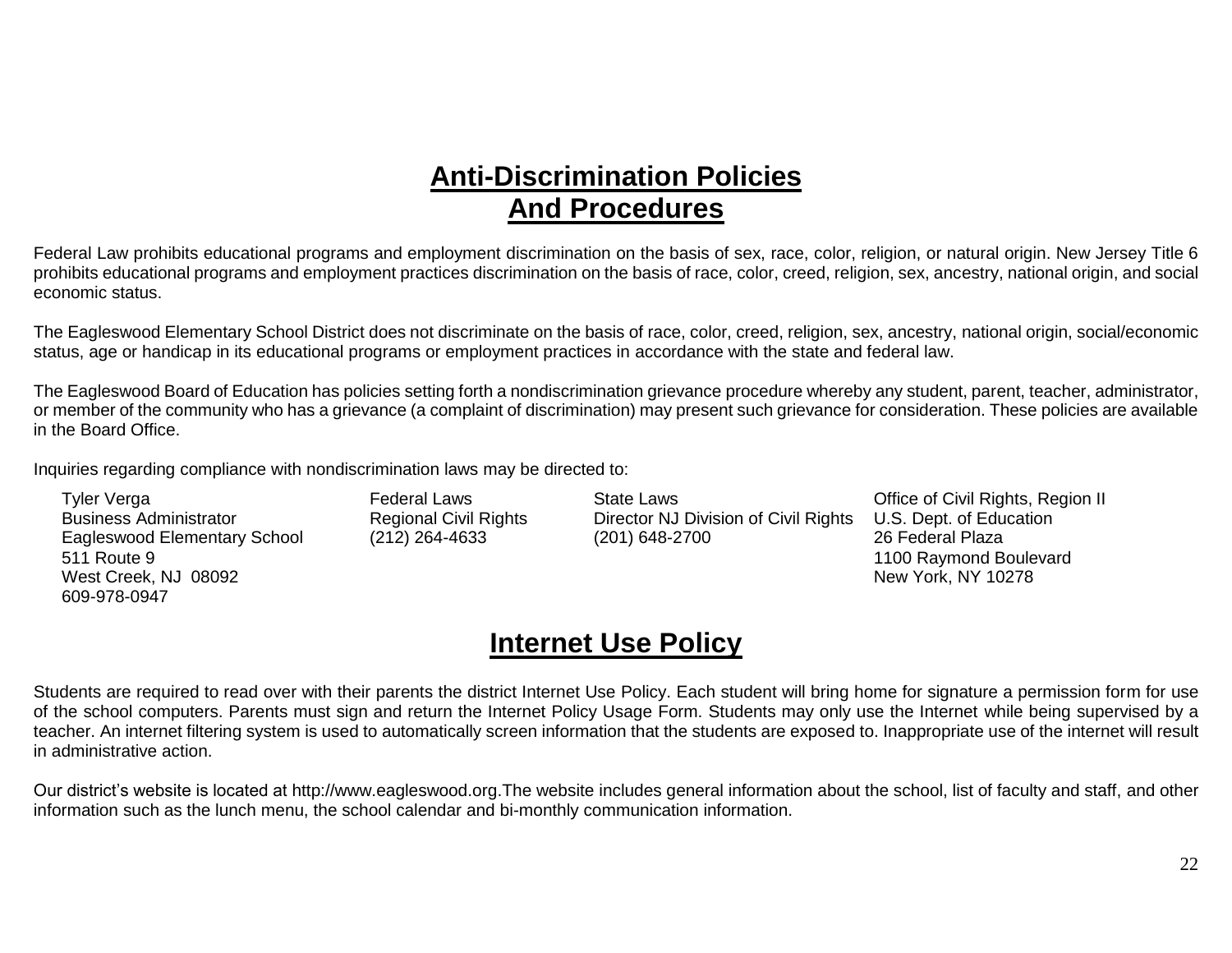### **Student Photographs**

Parents must complete a photograph release form for the child's picture to be taken and used in the school newspaper, media and/or Facebook.

### **Student Group Accident & Dental Insurance**

The Board of Education has purchased accidental student insurance and dental insurance. We have partnered with Berkley Accident and Health Ins. Co. to accommodate families should your child become injured or hurt during school hours. This will only go into effect after your insurance has reached its maximum benefit. This insurance is considered a supplemental insurance to your primary insurance.

A brochure and an application from Berkley Accident and Health Insurance offering student insurance for the school year will be sent home with each student. You have the option to purchase around the clock coverage and/or dental accident insurance. Please read the brochure for more information.

These premiums are very minimal compared to the cost of medical services. If you do not have medical insurance at the present time, perhaps you might consider an insurance plan for your child/ren.

Accidents should be reported immediately to the Superintendent and the School Nurse.

### **Transfer Of Students**

The procedure to follow when transferring your child from the Eagleswood School District to another school:

- 1. Call the Main Office one day ahead.
- 2. Come into the Main Office to obtain a transfer card and a copy of your child's medical records, and to sign a release form.
- 3. Parents and/or guardians should be sure all school property has been returned to the school and any outstanding meal balances are paid.

### **Cellular Phones**

Pupils may bring cellular telephones to school, however, they must be turned off and put away until after school hours. Cellular phones that are brought out during school violate this policy and will be confiscated and the student will be subject to disciplinary action as outlined in the Code of Conduct.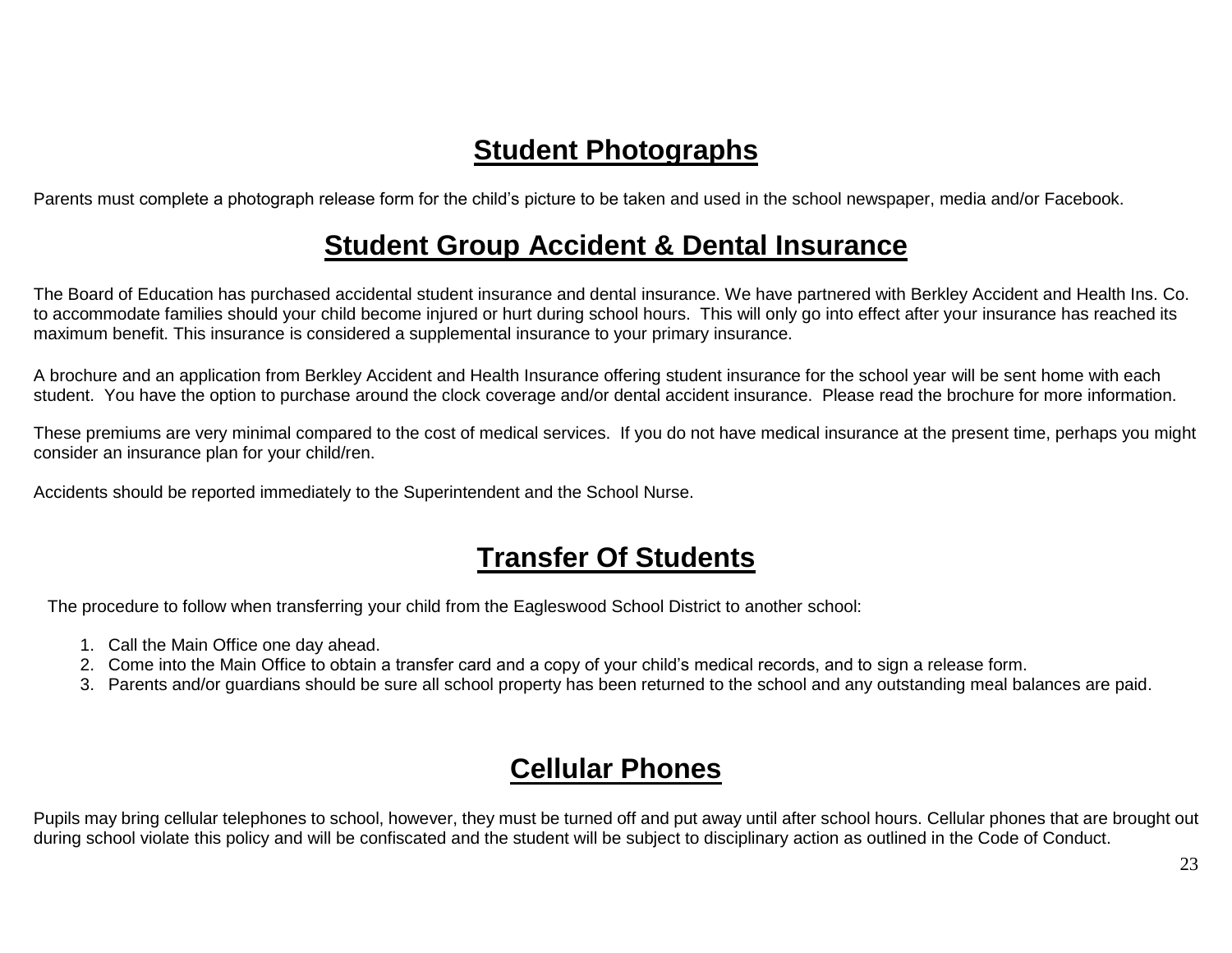### **Pupil Use of Vehicles**

#### **(Board Policy #5514, adopted 8/23/05)**

The Board of Education regards the operation by pupils of any vehicle for transportation to and from school as a matter subject to Board authority because pupil safety is of paramount concern to the Board. The Board prohibits the operation of motor vehicles by pupils for travel to and from school. "motor vehicle" means all motorized vehicles and includes mini-bikes, motorcycles, and all-terrain vehicles. The Board will permit only the use of bicycles by pupils in accordance with district rules provided such pupils present written parental approval, have been granted permission by the building principal, and live in the Woodstock development. The Board will not be responsible for any vehicle that is lost, stolen, or damaged.

#### A. Use of Bicycles

The use of bicycles for travel to and from school by pupils is permitted in accordance with Policy No. 5514 and the following rules:

- 1. Bicycles must be in sound condition and equipped with:
	- a. A rear reflector
	- b. A bell or other signaling device other than a siren or whistle
	- c. Brakes
	- d. A lock and chain
- 2. The operator may not permit a second person to ride on the bicycle with him/her.
- 3. The operator will keep his/her hands on the handlebars and feet on the pedals while the bicycle is being operated on the street.
- 4. The operator will not "hitch" a ride on any moving vehicle.
- 5. The operator will walk the bicycle while on school premises.
- 6. The operator will store his/her bicycle in a rack provided at the school. Pupils are advised to keep bicycles locked when not in use.
- 7. The operator will wear a biker's helmet.
- B. Revocation of Permission
	- 1. The permission to use a bicycle for travel to and from school is a privilege summarily revocable by school officials when the permittee:
		- a. Violates the rules set forth in this regulation or an express order of the principal;
		- b. Has been expelled or suspended from school;
		- c. Has engaged in any unsafe or careless driving practices or
		- d. Has committed an act of vandalism or theft.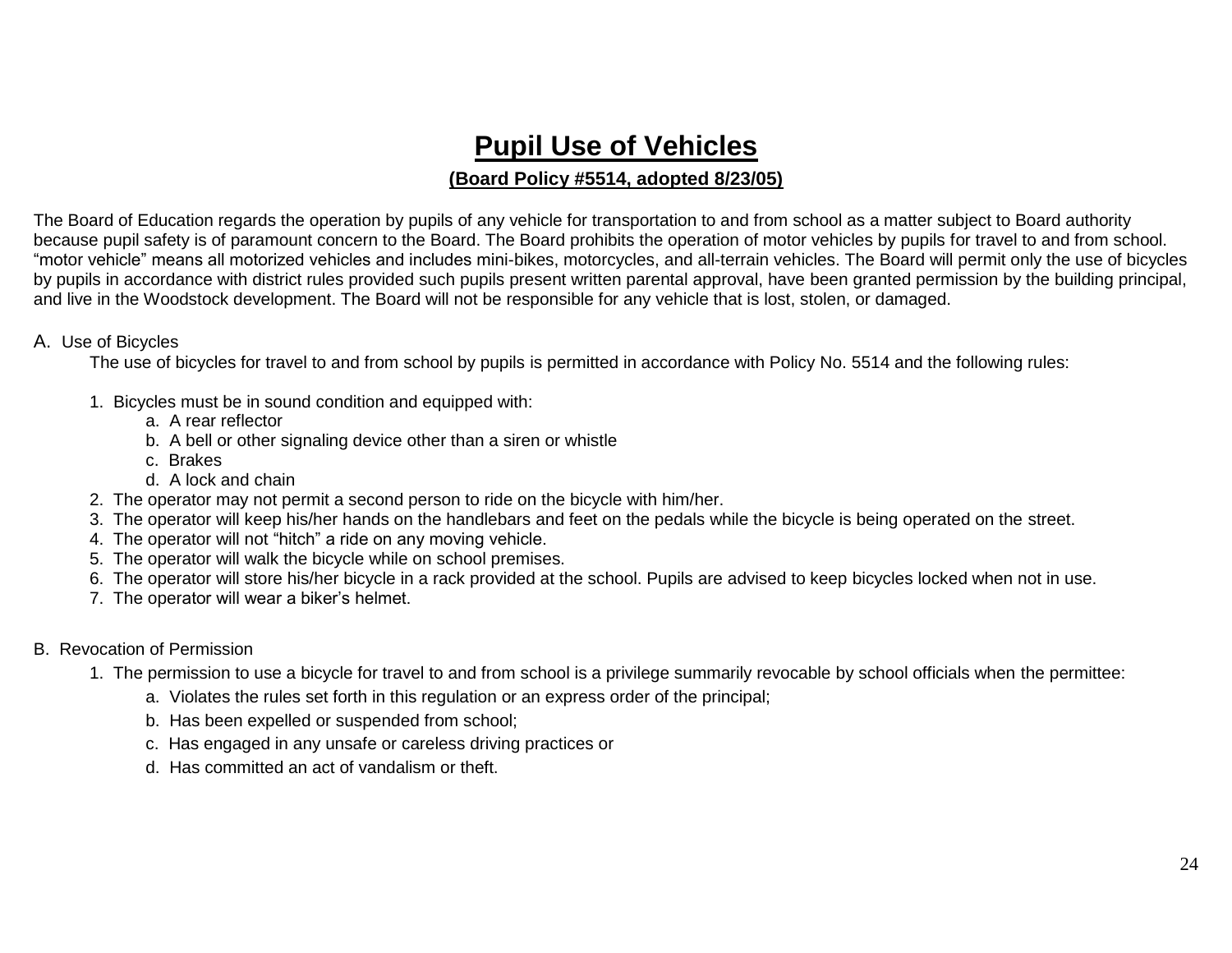### **Notification of Rights under FERPA**

The Family Educational Rights and Privacy Act (FERPA) affords parents and students over 18 years of age ("eligible students") certain rights with respect to the student's education records. These rights are:

- 1. The right to inspect and review the student's education records within 45 days of the day the school receives a request for access. Parents or eligible students should submit to the school principal (or appropriate school official) a written request that identifies the record(s) they wish to inspect. The school official will make arrangements for access and notify the parent or eligible student of the time and place where the records may be inspected.
- 2. The right to request the amendment of the student's education records that the parent or eligible student believes are inaccurate. Parents or eligible students may ask the school to amend a record that they believe is inaccurate. They should write the school principal (or appropriate school official), clearly identifying the part of the record they want changed and specify what it is inaccurate. If the school decides not to amend the record as requested by the parent or eligible student, the school will notify the parent or eligible student of the decision and advise them of their right to a hearing regarding the request for amendment. Additional information regarding the hearing procedures will be provided to the parent or eligible student when notified of the right to a hearing.
- 3. The right to consent to disclosures of personally identifiable information contained in the student's educational records, except to the extent the FERPA authorizes disclosure without consent.

a. One exception, which permits disclosure without consent, is disclosure to school officials with legitimate educational interests. A school official is a person employed by the school as an administrator, supervisor, instructor, or support staff member (including health or medical staff and law enforcement unit personal); a person serving on the school board, a person or company with whom the school has contracted to perform a special task (such as an attorney, auditor, medical consultant, or therapist); or a parent or student serving on an official committee, such as a disciplinary or grievance committee, or assisting another school official in performing his or her tasks. A school official has a legitimate educational interest if the official needs to review an education record in order to fulfill his or her professional responsibility.

4. The right to file a complaint with the U.S. Department of Education concerning alleged failures by the school district to comply with the requirements of FERPA. The name and address of the Office that administers FERPA are:

Family Policy Compliance Office US Department of Education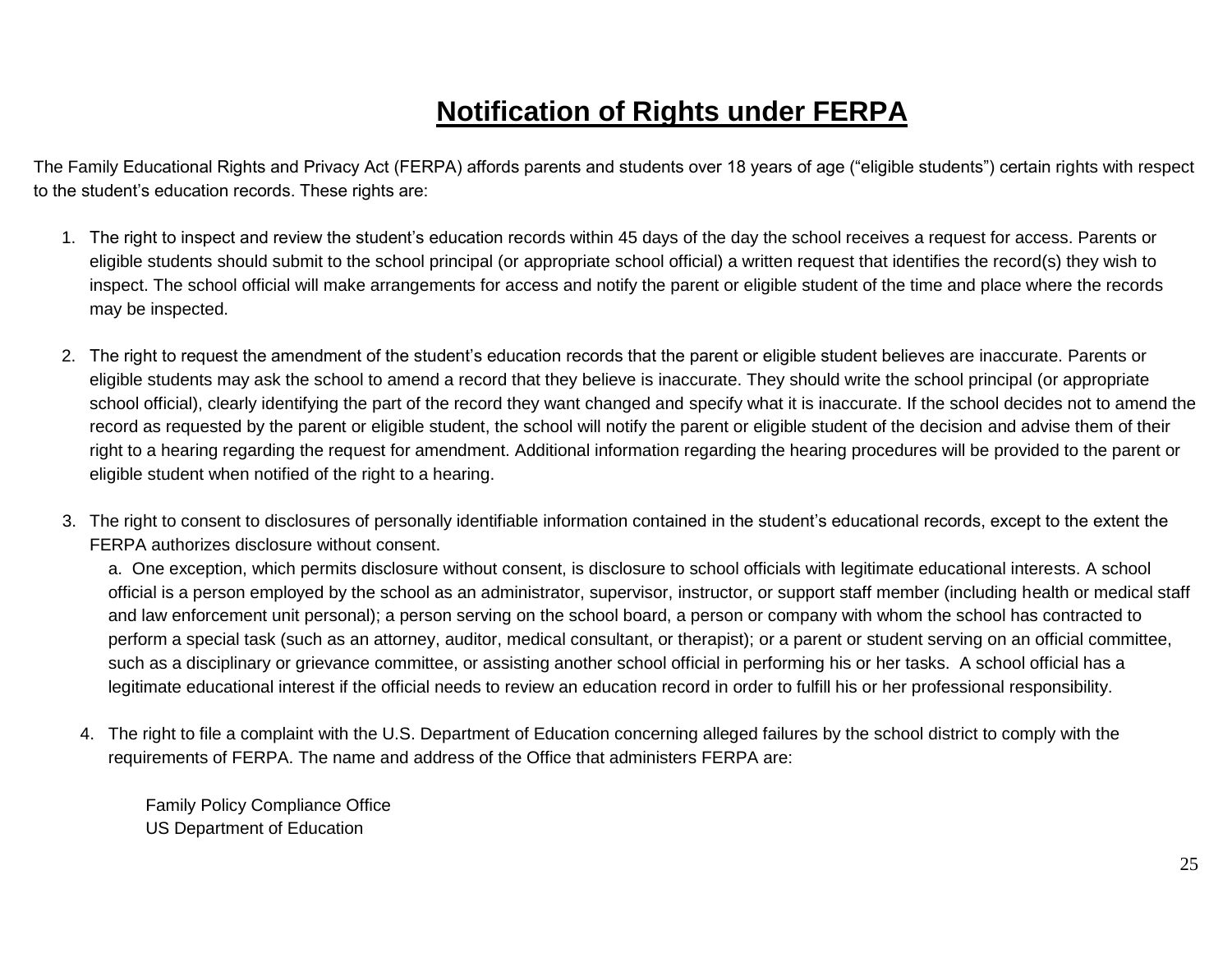#### 400 Maryland Avenue, SW Washington, DC 20202-4605

#### **Notification of Rights Under the Protection of Pupil Rights Amendment (PPRA)**

PPRA affords parents and students who are 18 years of age or emancipated minors (eligible students) certain rights regarding our conduct of surveys, collection and use of information for marketing purposes, and certain physical exams.

These include the right to:

- **A. CONSENT BEFORE STUDENTS ARE REQUIRED TO SUBMIT TO A SURVEY THAT CONCERNS ONE OR MORE OF THE FOLLOWING PROTECTED AREAS ("PROTECTED INFORMATION SURVEY") IF THE SURVEY IS FUNDED IN WHOLE OR IN PART BY A PROGRAM OF THE U.S. DEPARTMENT OF EDUCATION. (ED):**
- 1. Political affiliations or beliefs of the student or student's parent;
- 2. Mental or psychological problems of the student or student's family;
- 3. Sexual behavior or attitudes;
- 4. Illegal, anti-social, self-incriminating, or demeaning behavior;
- 5. Critical appraisals of others with whom respondents have close family relationships;
- 6. Legally recognized privileged relationships, such as with lawyers, doctors, or ministers;
- 7. Religious practices, affiliations, or beliefs of the student or parents; or
- 8. Income, other than as required by law to determine program eligibility.

#### **B. RECEIVE NOTICE AND AN OPPORTUNITY TO OPT A STUDENT OUT OF**:

- 1. Any other protected information survey, regardless of funding;
- 2. Any non-emergency, invasive physical exam or screening required as a condition of attendance, administered by the school or its agent, and not necessary to protect the immediate health and safety of a student, except for hearing, vision, or scoliosis screenings, or any physical exam or screening permitted or required under State law; and
- 3. Activities involving collection, disclosure, or use of personal information obtained from students for marketing or to sell or otherwise distribute the information to others.

#### **C. INSPECT:**

- 1. Protected information surveys of students;
- 2. Instruments used to collect personal information from students for any of the above marketing, sales, or other distribution purposes; and
- 3. Instructional material used as part of the educational curriculum. The school will directly notify parents of these policies at least annually at the start of each school year and after substantive changes. The school will also directly notify parents such as through U.S. mail or email, at least annually at the start of each school year of the specific or approximate dates of the following activities and provide an opportunity to opt a student out of participating in:
- 4. Collection, disclosure, or use of personal information for marketing, sales or other distribution;
- 5. Administration of any protected information survey not funded in whole or in part by ED; and
- 6. Any non-emergency, invasive physical examination or screening as described above.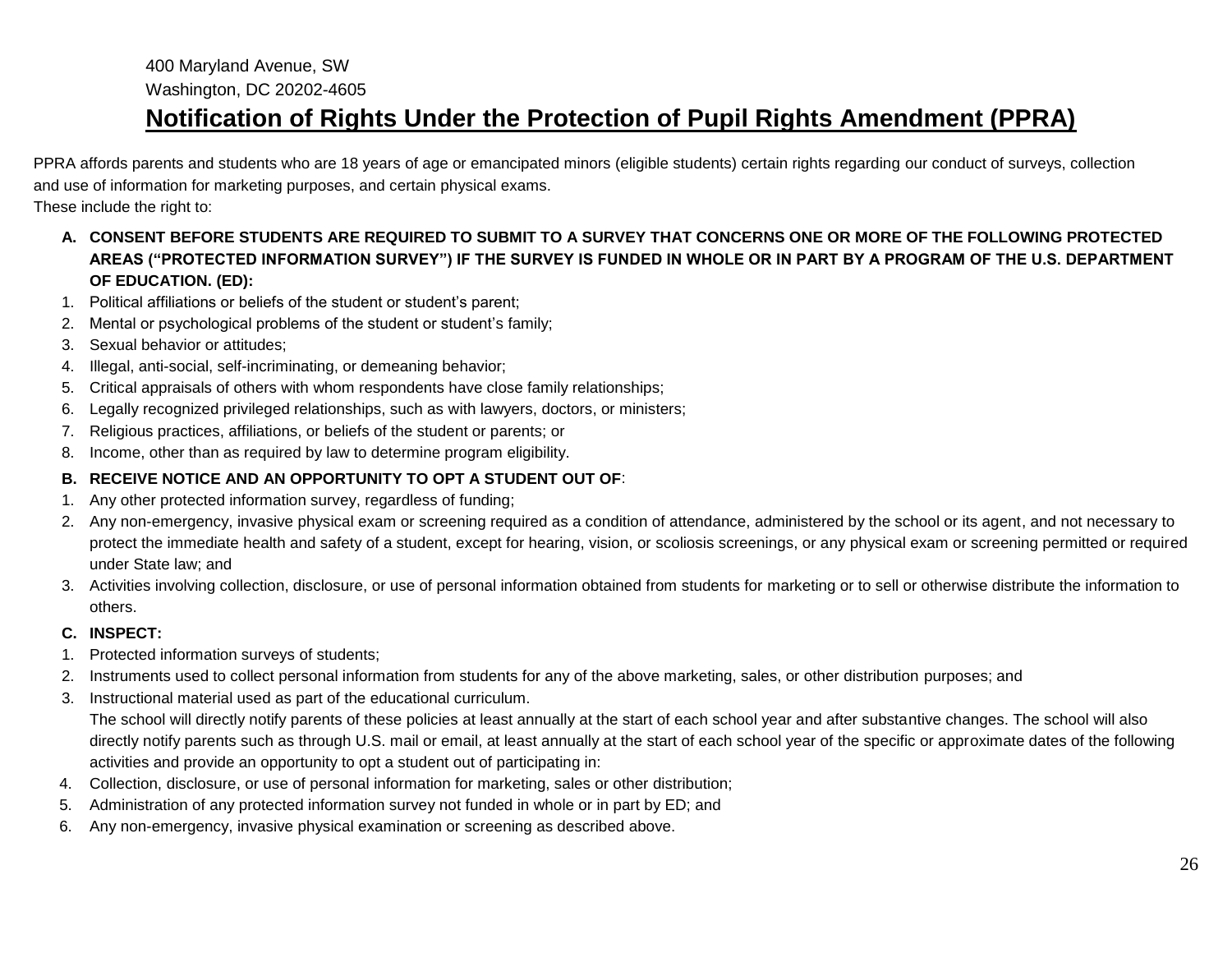Parents/eligible students who feel their rights have been violated may file a complaint with:

Family Policy Compliance Office U.S. Department of Education 400 Maryland Avenue, SW Washington, D.C. 20202-4605

### **Nutrition Policy**

The Board of Education recognizes child and adolescent obesity has become a major health concern in the United States. The Healthy, Hunger Free Kids Act of 2010 (HHFKA), funds child nutrition programs and establishes required nutrition standards for school lunch and breakfast programs. In accordance with the requirements of the HHFKA, each school in the district shall implement this Wellness Policy that includes goals for nutrition promotion, nutrition education, physical activity, and other school-based activities that promote student wellness.

#### A. Wellness Policy Goals

The goals as outlined below shall apply to each school in the district.

- 1. Goals for Nutrition Promotion The following activities will be coordinated in each school in the district:
	- a. Age-appropriate posters will be posted on the walls where food and beverages are served to students highlighting and encouraging the value of good nutrition.
	- b. The school lunch program will have promotional days during the school year where at least one new nutritional alternative menu item will be featured as part of the menu pattern meal component. The food service staff members will promote this nutritional alternative during meal service with posters, flyers, and/or hand-outs regarding the nutritional menu item alternative.
	- c. The principal or designee will encourage food products that meet the nutrition standards of the HHFKA when used as an incentive or reward for student accomplishments, club or activity achievements, and/or success in competitions within the school.
	- d. Food service staff, in consultation with the principal or designee, will coordinate obtaining student input on menu planning that will include taste testing of new nutritional food, satisfaction surveys, and other activities that will promote nutrition awareness.
	- e. Food service staff will place the healthier food items in the service line where students are more likely to choose them.
	- f. Parents will be provided the nutritional standards of the HHFKA and encourage parents to pack lunches and snacks that meet the HHFKA nutritional standards.
- 2. Goals for Nutrition Education The following activities will be coordinated in each school in the district:
	- a. The principal will ensure each student receives at least one presentation per school year that promotes good nutrition and nutrition education. These presentations may be provided through classroom visits from school staff members trained in nutrition, school-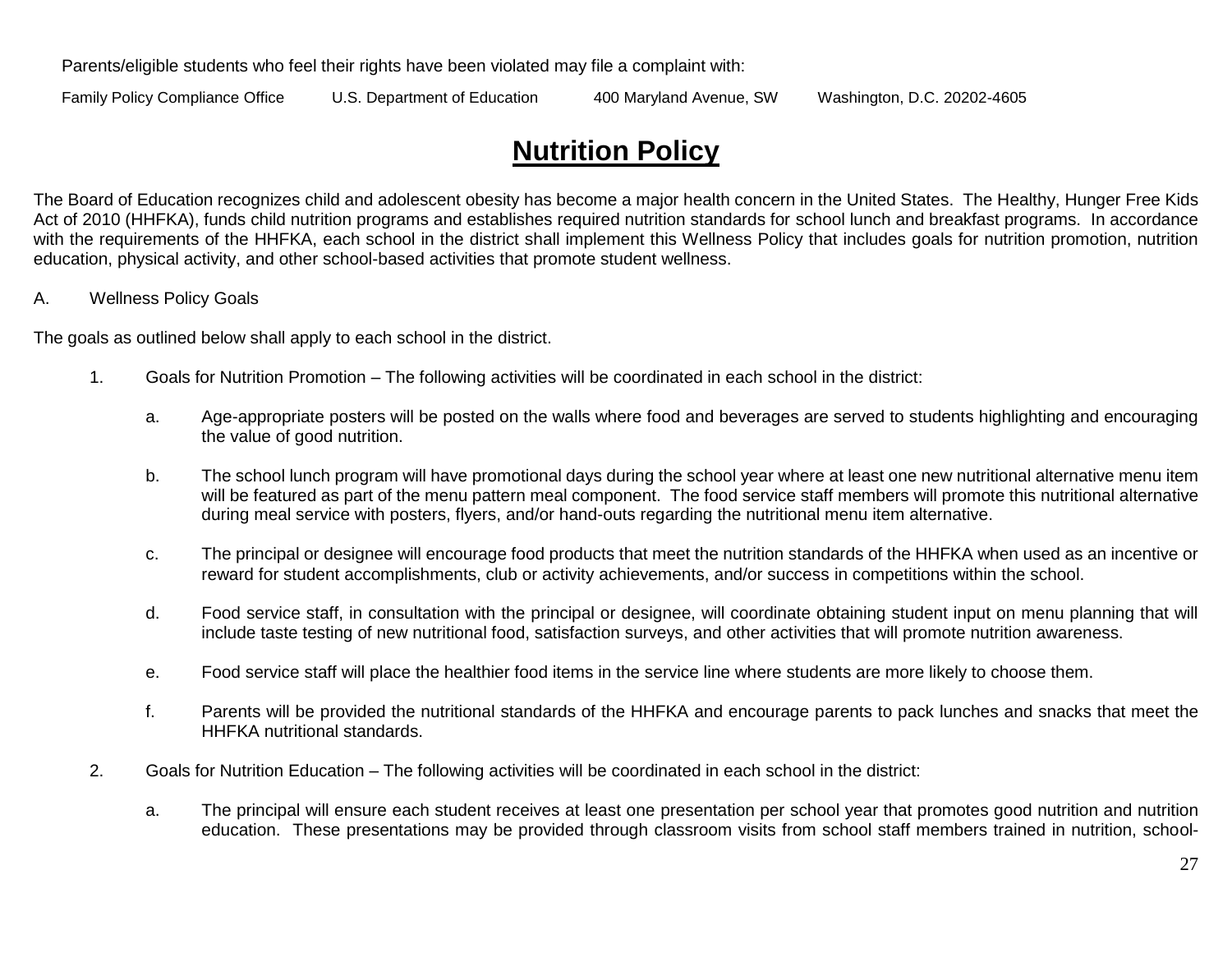wide or group assembly programs, during health/physical education classes during the school year, or any other presentation manner. This requirement may be provided as part of nutrition education provided to students as part of the district's curriculum.

- b. The principal or designee will post the nutritional guidelines of the HHFKA in the area of the school building where food and beverages are served.
- c. The school lunch menu will include nutritional information, activities, recipes, and/or any other information that encourages the selection of healthy food items.
- 3. Goals for Physical Activity
	- a. The following activities will be coordinated in each elementary school in the district:
		- (1) All students shall receive health/physical education under the supervision of a properly certified teaching staff member as required by the New Jersey Department of Education.
		- (2) The principal or designee will ensure there is age-appropriate equipment and supplies available during recess time for students to participate in physical activities.
		- (3) Students will be encouraged by school staff members supervising student recess time to participate in some type of physical activity, which may include, but not be limited to: walking; playing games that require physical activity, such as kick ball, volleyball, baseball, basketball, etc.; rope jumping; and/or using playground equipment.
		- (4) The principal will encourage classroom teachers to incorporate brief, physical activity breaks into the school day to establish an environment that promotes regular physical activity throughout the school day.
		- (5) The principal or designee will coordinate special events that highlight physical activity, which may include field days, walk-athons, and activity tournaments or competitions. The principal or designee may involve parents, community members, and students in the planning of these events.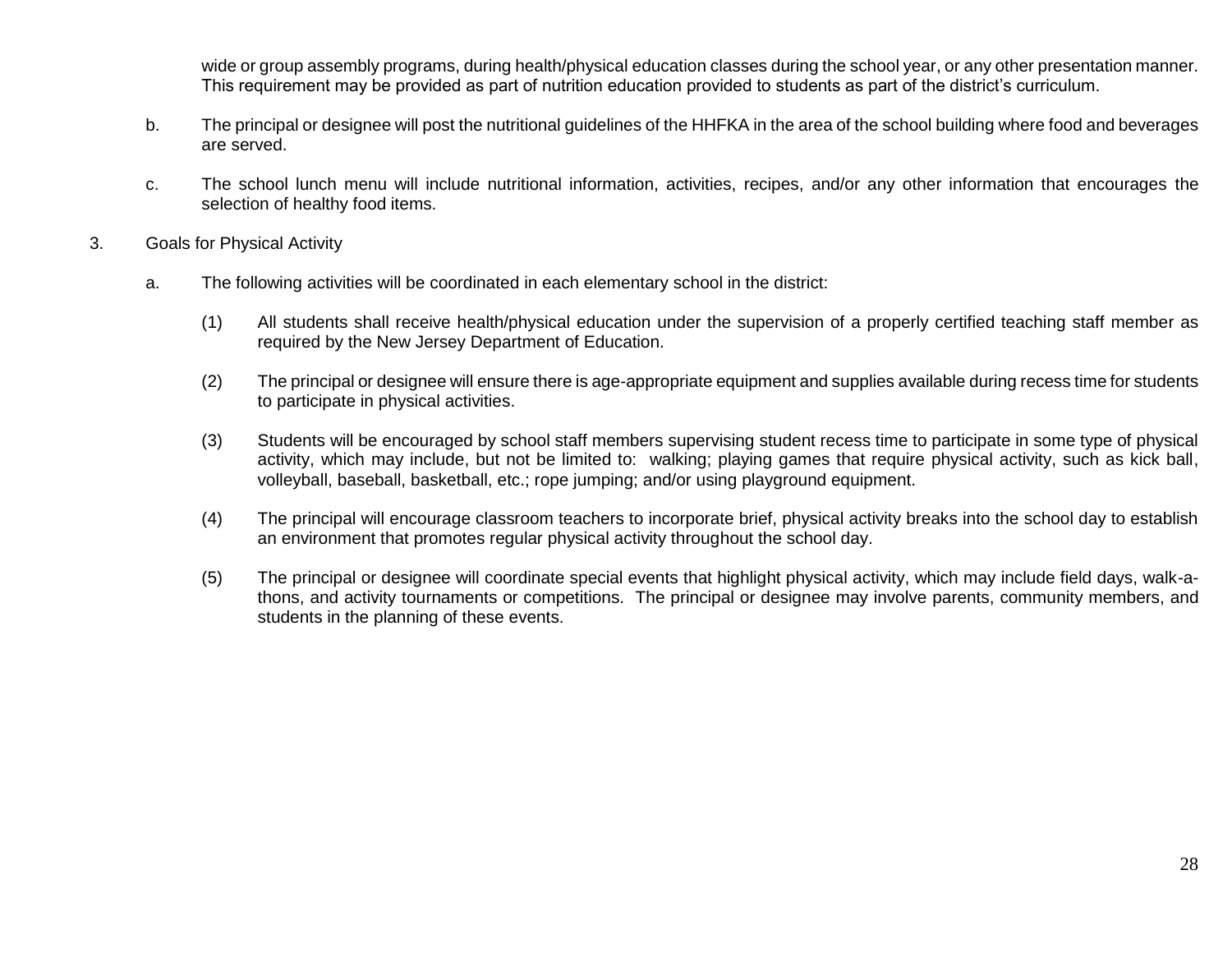### **MINIMAL IMMUNIZATION REQUIREMENTS FOR SCHOOL ATTENDANCE IN NEW JERSEY**

### **N.J.A.C. 8:57-4: Immunization of Pupils in School**

| DISEASE(S)                            | <b>MEETS IMMUNIZATION REQUIREMENTS</b>                                                                                                                                                                                                                                             | <b>COMMENTS</b>                                                                                                                                                                                                                                                                                                                                                                                                                                                                                                                                                                |
|---------------------------------------|------------------------------------------------------------------------------------------------------------------------------------------------------------------------------------------------------------------------------------------------------------------------------------|--------------------------------------------------------------------------------------------------------------------------------------------------------------------------------------------------------------------------------------------------------------------------------------------------------------------------------------------------------------------------------------------------------------------------------------------------------------------------------------------------------------------------------------------------------------------------------|
| <b>DTaP</b>                           | (AGE 1-6 YEARS): 4 doses, with one dose given on or after the 4th<br>birthday, OR any 5 doses. (AGE 7-9 YEARS): 3 doses of Td or any<br>previously administered combination of DTP, DTaP, and DT to equal 3<br>doses                                                               | Any child entering pre-school, pre-Kindergarten, or Kindergarten needs a minimum<br>Offour doses. Pupils after the seventh birthday should receive adult type Td.<br>DTP/Hib vaccine and DTaP also valid DTP doses. Laboratory evidence<br>of immunity is also acceptable.                                                                                                                                                                                                                                                                                                     |
| Tdap                                  | GRADE 6 (or comparable age level for special education programs)<br>1 dose                                                                                                                                                                                                         | For pupils entering Grade 6 on or after 9-1-08 and born on or after 1-1-97.<br>A child does not need a Tdap dose until FIVE years after the last DTP/DTaP or Td<br>dose.                                                                                                                                                                                                                                                                                                                                                                                                       |
| POLIO                                 | (AGE 1-6 YEARS): 3 doses, with one dose given on or after the 4th<br>birthday, OR any 4 doses. (AGE 7 or OLDER): Any 3 doses.                                                                                                                                                      | Either Inactivated Polio Vaccine (IPV) or Oral Polio Vaccine (OPV) separately or in<br>combination is acceptable.<br>Polio vaccine is not required of pupils 18 years of age or older.<br>Laboratory evidence of immunity is also acceptable.                                                                                                                                                                                                                                                                                                                                  |
| <b>MEASLES</b>                        | If born before 1-1-90, 1 dose of a live Measles-containing vaccine.<br>If born on or after 1-1-90, 2 doses of a live Measles-containing vaccine.<br>If entering a college or university after 9-1-95 and previously<br>unvaccinated, 2 doses of a live Measles-containing vaccine. | Any child over 15 months of age entering child care, pre-school, or pre-Kindergarten<br>needs a minimum of 1 dose of measles vaccine. Any child entering Kindergarten needs 2<br>doses.<br>Previously unvaccinated students entering college after 9-1-95 need 2 doses of measles-containing vaccine or any<br>combination containing live measles virus administered after 1968. Documentation of 2 prior doses is acceptable.<br>Laboratory evidence of immunity is also acceptable.<br>Intervals between first and second measles/MMR/MR doses cannot be less than 1 month. |
| <b>RUBELLA</b><br>and<br><b>MUMPS</b> | 1 dose of live Mumps-containing vaccine. 1 dose of live<br>Rubella-containing vaccine.                                                                                                                                                                                             | Any child over 15 months of age entering child care, pre-school, or pre-Kindergarten needs 1 dose of rubella and<br>mumps vaccine. Each student entering college for the first time after 9-1-95 needs 1 dose of rubella and mumps vaccine<br>or any combination containing live rubella and mumps virus administered after 1968. Laboratory evidence of immunity is<br>also acceptable.                                                                                                                                                                                       |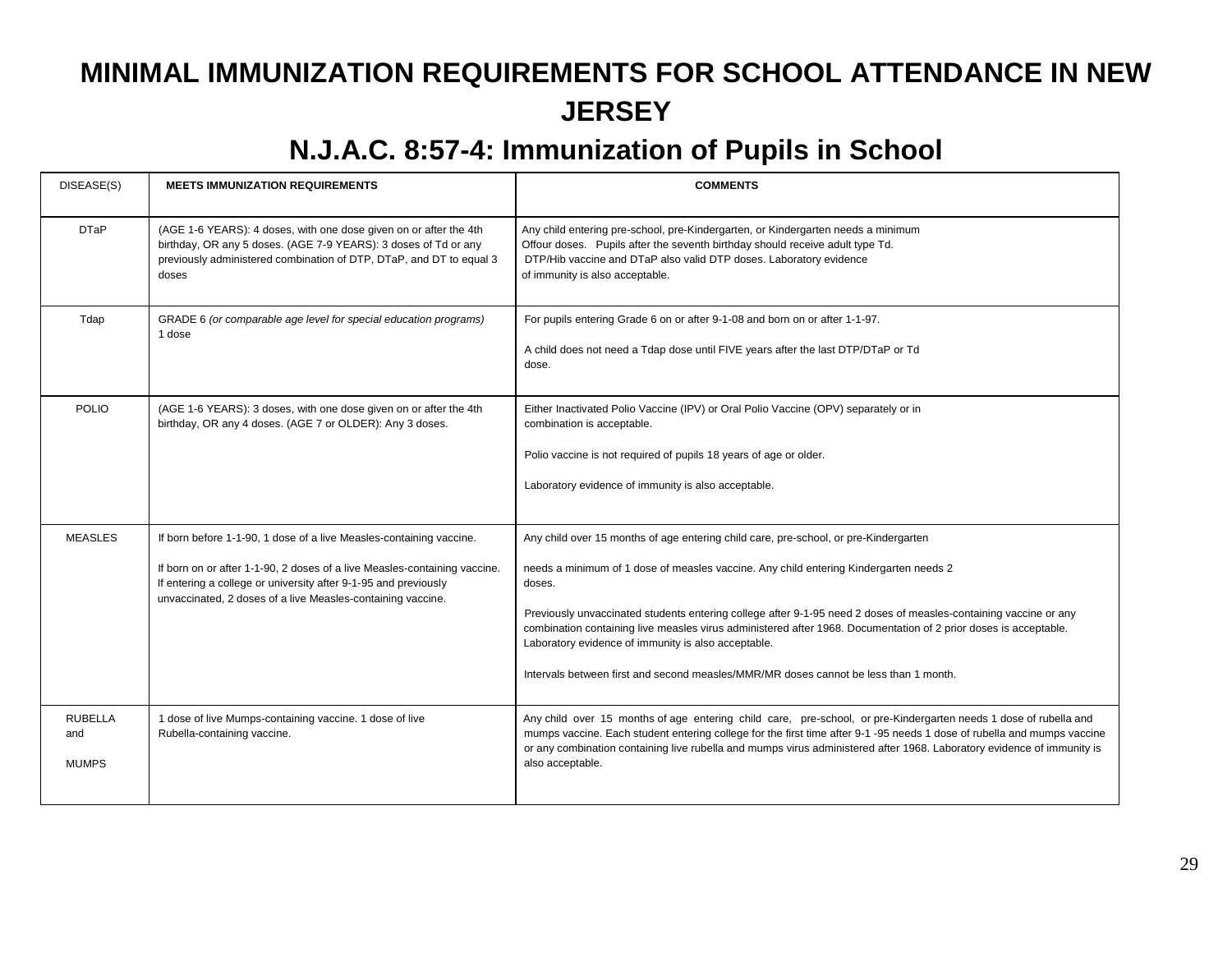| <b>VARICELLA</b>                          | 1 dose on or after first birthday.                                                                                                                                                                                     | All children 19 months of age and older enrolled into a child care/pre-school center after 9-1-04 or children bom on or<br>after 1-1-98 entering a school for the first time in Kindergarten or Grade 1 need 1 dose of varicella vaccine. Laboratory<br>evidence of immunity, physician's statement or a parental statement of previous varicella disease is also acceptable. |
|-------------------------------------------|------------------------------------------------------------------------------------------------------------------------------------------------------------------------------------------------------------------------|-------------------------------------------------------------------------------------------------------------------------------------------------------------------------------------------------------------------------------------------------------------------------------------------------------------------------------------------------------------------------------|
| <b>HAEMOPHILUS</b><br><b>INFLUENZAE B</b> | (AGE 2-11 MONTHS)"1: 2 doses (AGE 12-59<br>MONTHS)'2': 1 dose                                                                                                                                                          | Mandated only for children enrolled in child care, pre-school, or pre-Kindergarten.<br><sup>on</sup> Minimum of 2 doses of Hib vaccine is needed if between the ages of 2-11                                                                                                                                                                                                  |
| (Hib)                                     |                                                                                                                                                                                                                        | months.<br>(2) Minimum of 1 dose of Hib vaccine is needed after the first birthday.                                                                                                                                                                                                                                                                                           |
|                                           |                                                                                                                                                                                                                        | DTP/Hib and Hib/Hep B also valid Hib doses.                                                                                                                                                                                                                                                                                                                                   |
| <b>HEPATITIS B</b>                        | (K-GRADE 12): 3 doses or 2 doses <1)                                                                                                                                                                                   | <1>If a child is between 11-15 years of age and has not received 3 prior doses of<br>Hepatitis B then the child is eligible to receive 2-dose Hepatitis B Adolescent<br>formulation.<br>Laboratory evidence of immunity is also acceptable.                                                                                                                                   |
| PNEUMOC<br><b>OCCAL</b>                   | (AGE 2-11 MONTHS)'1': 2 doses (AGE 12-59<br>MONTHS)' <sup>21</sup> : 1 dose                                                                                                                                            | Mandated only for children enrolled in child care, pre-school, or pre-Kindergarten. "" Minimum of 2 doses of<br>Pneumococcal vaccine is needed if between the ages of 2-11 months. <2)Minimum of 1 dose of Pneumococcal vaccine is<br>needed after the first birthday.                                                                                                        |
| <b>MENINGOC</b><br><b>OCCAL</b>           | (Entering GRADE 6 (or comparable age level for Special Ed programs).<br>1 dose' <sup>1</sup> ' (Entering a four-year college or University, previously<br>unvaccinated and residing in a campus dormitory): 1 dose <2) | (1)<br>For pupils entering Grade 6 on or after 9-1-08 and born on or after 1-1-97.<br>Previously unvaccinated students entering a four-year college or university after<br>(2)<br>9-1-04 and who reside in a campus dormitory, need 1 dose of meningococcal<br>vaccine. Documentation of one prior dose is acceptable.                                                        |
| <b>INFLUENZA</b>                          | (AGES 6-59 MONTHS): 1 dose ANNUALLY                                                                                                                                                                                    | For children enrolled in child care, pre-school or pre-Kindergarten on or after<br>$9-1-08.$<br>1 dose to be given between September 1 and December 31 of each year.                                                                                                                                                                                                          |